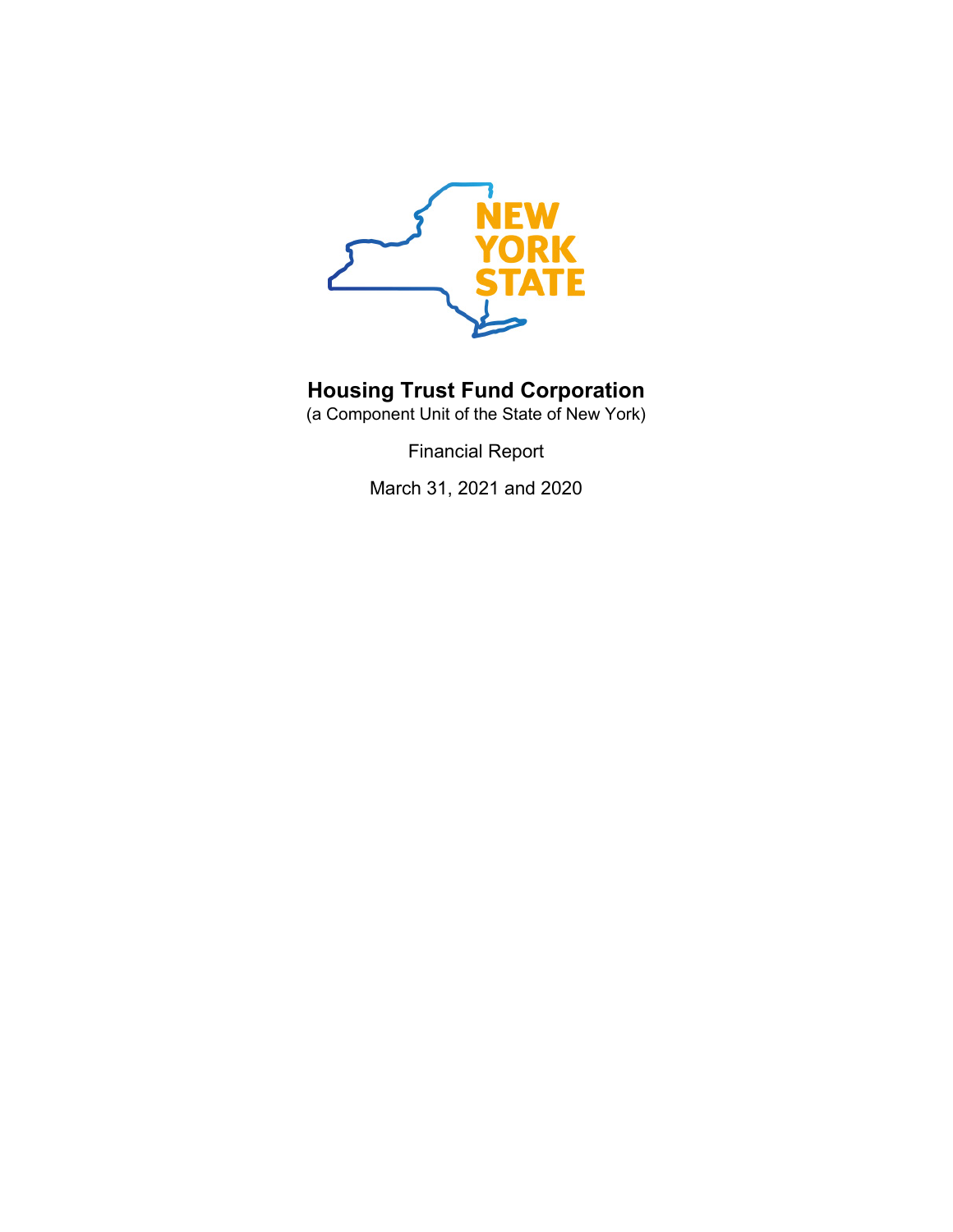(a Component Unit of the State of New York)

Financial Report

March 31, 2021 and 2020

# C O N T E N T S

 **Page マンス こうしょう こうしょう こうしょう こうしょう アイス** 

| Independent Auditor's Report                                                                                                                                           | $1 - 2$              |
|------------------------------------------------------------------------------------------------------------------------------------------------------------------------|----------------------|
| <b>Management's Discussion and Analysis</b>                                                                                                                            | $3-6$                |
| <b>Basic Financial Statements</b>                                                                                                                                      |                      |
| <b>Statements of Net Position</b><br>Statements of Revenues, Expenses, and Changes in Net Position<br><b>Statements of Cash Flows</b><br>Notes to Financial Statements | 7<br>8<br>9<br>10-27 |
| <b>Required Supplementary Information</b>                                                                                                                              |                      |
| Schedule of Other Post-Employment Benefits Liability<br><b>Schedule of Pension Contributions</b><br>Schedule of Proportionate Share of the Net Pension Liability       | 28<br>29<br>30       |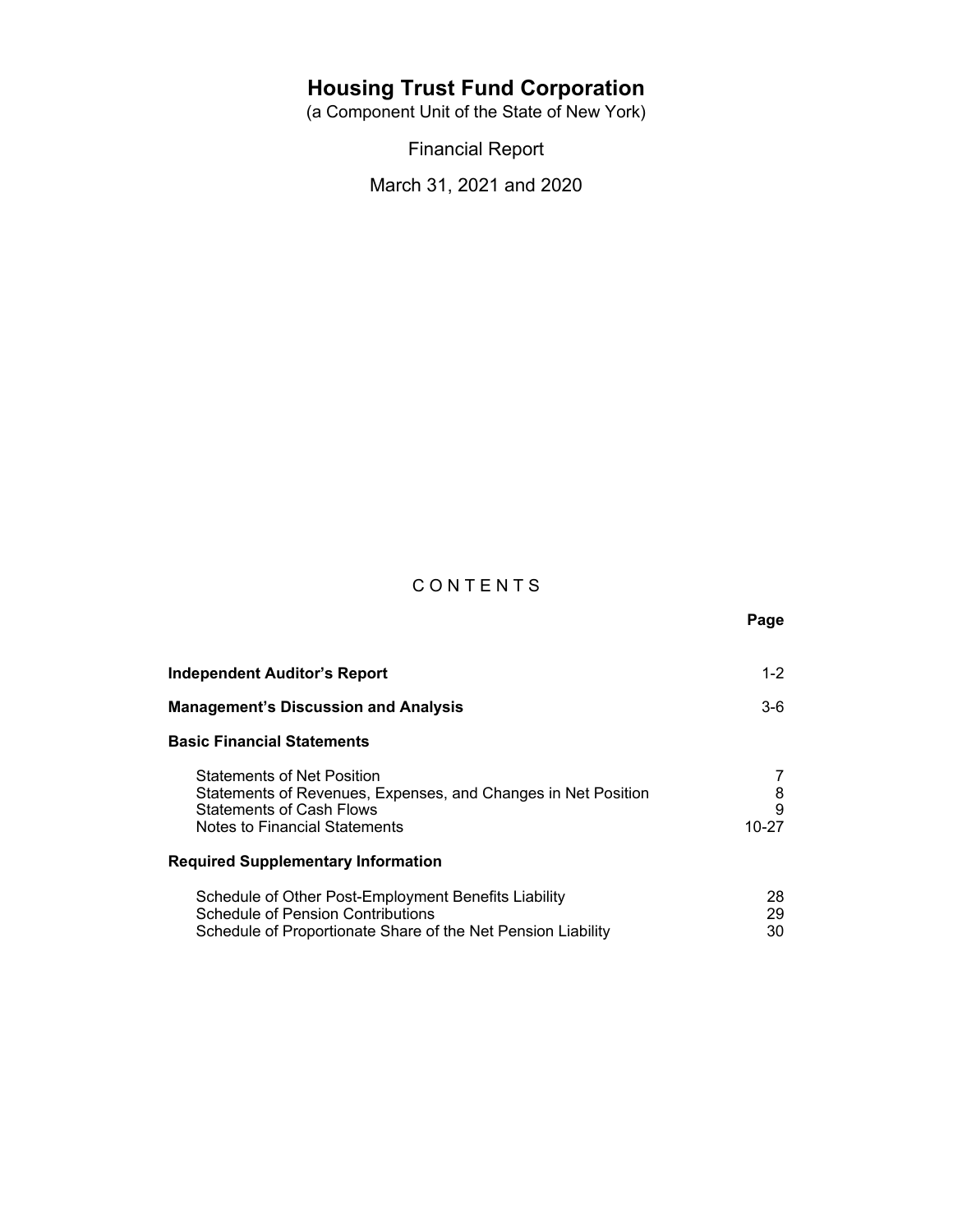

## **Independent Auditor's Report**

Board of Directors Housing Trust Fund Corporation Albany, New York

## **Report on the Financial Statements**

We have audited the accompanying financial statements of the Housing Trust Fund Corporation (Corporation), a component unit of the State of New York, as of and for the years ended March 31, 2021 and 2020, and the related notes to the financial statements, which collectively comprise the entity's basic financial statements as listed in the table of contents.

## **Management's Responsibility for the Financial Statements**

Management is responsible for the preparation and fair presentation of these financial statements in accordance with accounting principles generally accepted in the United States of America; this includes the design, implementation and maintenance of internal control relevant to the preparation and fair presentation of financial statements that are free from material misstatement, whether due to fraud or error.

## **Auditor's Responsibility**

Our responsibility is to express an opinion on these financial statements based on our audits. We conducted our audits in accordance with auditing standards generally accepted in the United States of America and the standards applicable to financial audits contained in *Government Auditing Standards,* issued by the Comptroller General of the United States. Those standards require that we plan and perform the audit to obtain reasonable assurance about whether the financial statements are free from material misstatement.

An audit involves performing procedures to obtain audit evidence about the amounts and disclosures in the financial statements. The procedures selected depend on the auditor's judgment, including the assessment of the risks of material misstatement of the financial statements, whether due to fraud or error. In making those risk assessments, the auditor considers internal control relevant to the entity's preparation and fair presentation of the financial statements in order to design audit procedures that are appropriate in the circumstances, but not for the purpose of expressing an opinion on the effectiveness of the entity's internal control. Accordingly, we express no such opinion. An audit also includes evaluating the appropriateness of accounting policies used and the reasonableness of significant accounting estimates made by management, as well as evaluating the overall presentation of the financial statements.

We believe that the audit evidence we have obtained is sufficient and appropriate to provide a basis for our audit opinion.

## **Opinion**

In our opinion, the financial statements referred to above present fairly, in all material respects, the financial position of the Corporation as of March 31, 2021 and 2020, and the changes in its net position and cash flows for the years then ended in accordance with accounting principles generally accepted in the United States of America.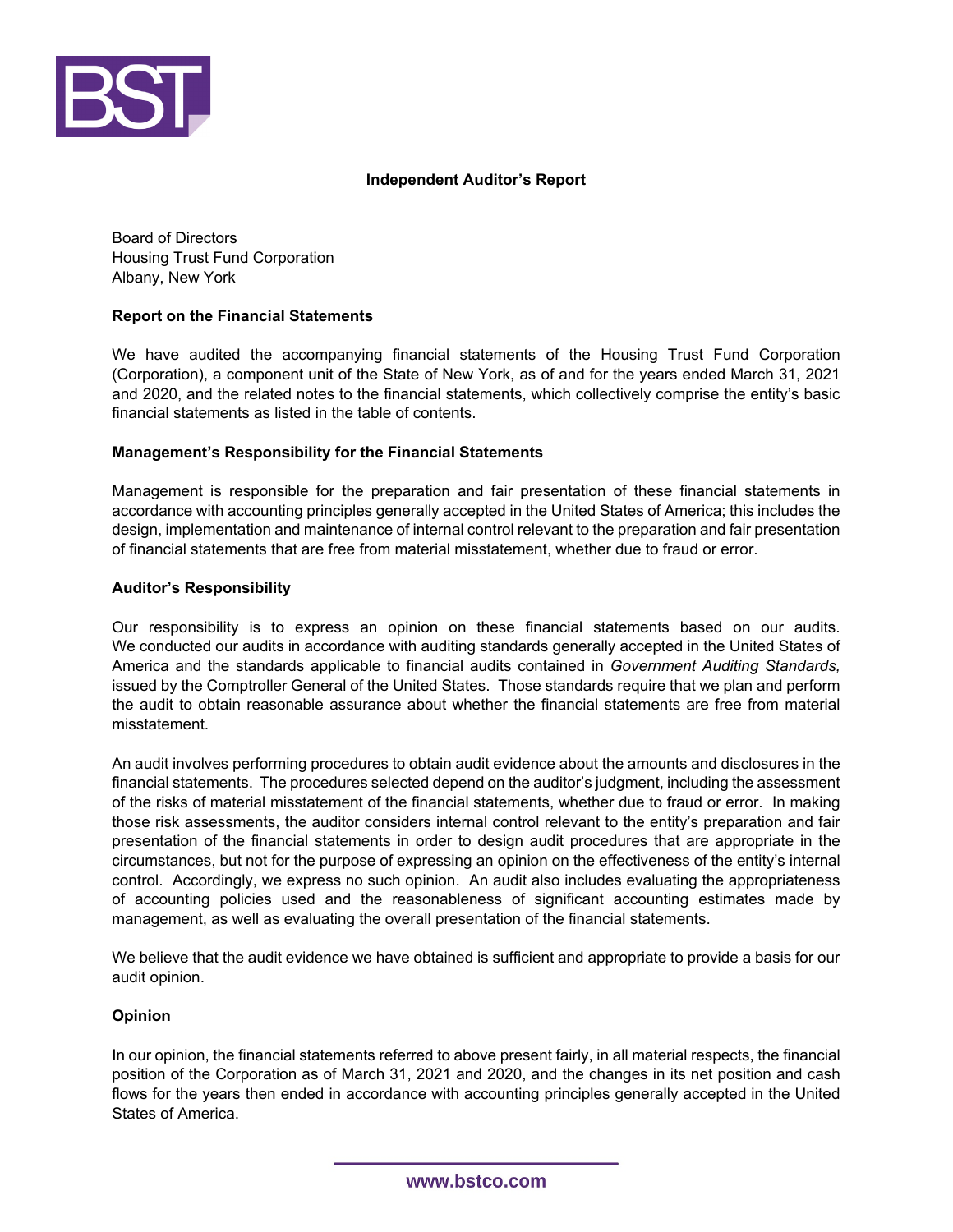Board of Directors Housing Trust Fund Corporation Page 2

### **Emphasis of Matter**

The Corporation is the administrator of the New York State Disaster Recovery Program and is subject to regular audits by the U.S. Department of Housing and Urban Development (HUD). As discussed in Note 10d, HUD's Office of Inspector General (HUD IG) has issued seven audit reports. The HUD IG has deemed approximately \$752 million in expenses as unsupported and subject to future follow-up. HUD also required the Corporation to begin a Recapture Program, in which amounts disbursed to beneficiaries are requested back due to duplication of benefits or ineligible use of benefits. Management of the Corporation believes it is possible that HUD will enforce repayments on disallowed costs; however, that amount is currently not estimable. Our opinion is not modified with respect to this matter.

### **Other Matter**

Accounting principles generally accepted in the United States of America require that management's discussion and analysis on pages 3 through 6, the schedule of other post-employment benefits liability on page 28, the schedule of pension contributions on page 29, and the schedule of proportionate share of the net pension liability on page 30 be presented to supplement the basic financial statements. Such information, although not a part of the basic financial statements, is required by the Governmental Accounting Standards Board, who considers it to be an essential part of financial reporting for placing the basic financial statements in an appropriate operational, economic or historical context. We have applied certain limited procedures to the required supplementary information in accordance with auditing standards generally accepted in the United States of America, which consisted of inquiries of management about the methods of preparing the information and comparing the information for consistency with management's responses to our inquiries, the basic financial statements, and other knowledge we obtained during our audit of the basic financial statements. We do not express an opinion or provide any assurance on the information because the limited procedures do not provide us with sufficient evidence to express an opinion or provide any assurance.

## **Other Reporting Required by** *Government Auditing Standards*

In accordance with *Government Auditing Standards*, we have also issued our report dated June 25, 2021 on our consideration of the Corporation's internal control over financial reporting and on our tests of its compliance with certain provisions of laws, regulations, contracts, and grant agreements and other matters. The purpose of that report is solely to describe the scope of our testing of internal control over financial reporting and compliance and the results of that testing, and not to provide an opinion on the effectiveness of the Corporation's internal control over financial reporting or on compliance. That report is an integral part of an audit performed in accordance with *Government Auditing Standards* in considering the Corporation's internal control over financial reporting and compliance.

 $BST$ + $Co.CPHs, LLP$ 

Albany, New York June 25, 2021

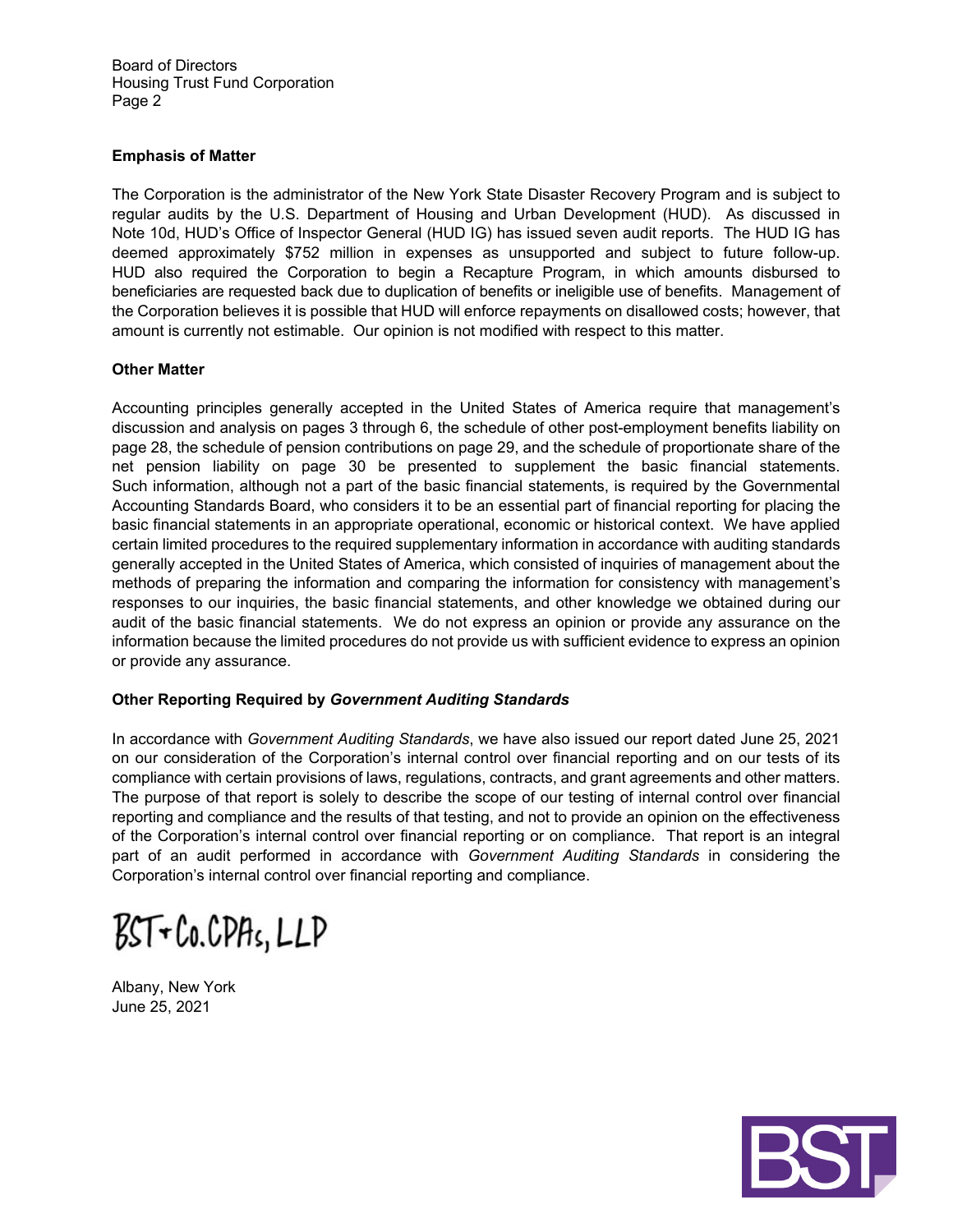(a Component Unit of the State of New York)

## Management's Discussion and Analysis March 31, 2021 and 2020

The Housing Trust Fund Corporation (Corporation), a component unit of the State of New York, follows professional guidelines for government financial reporting by including in its annual financial report this discussion of management's views on its financial condition. No new guidelines or reporting methods have been adopted this year that resulted in significant changes to the financial statements. Therefore, management is presenting its discussion and analysis of the Corporation's financial activities for the fiscal year ended March 31, 2021, in a manner similar to last year's presentation.

## **Financial Highlights**

- The Corporation's net position increased by approximately \$20,154,500, or about 5%, from 2020 as a result of the current year's operations.
- During the year, the Corporation's revenue from State and Federal appropriations and contracts totaled \$2.783 billion, and it expended \$2.731 billion to provide decent and affordable housing, improve community infrastructure and facilities, provide economic opportunities, and to aid in the recovery from the impact of Hurricanes Sandy and Irene and Tropical Storm Lee to the citizens of New York State.
- Federal program appropriations and fees accounted for approximately 93.34% of the Corporation's revenue and approximately 91.55% of its expenses, while New York State appropriations were responsible for approximately 6.58% of revenues and approximately 7.20% of expenses.
- Investment revenue and other revenues decreased by approximately \$3,768,350 or approximately 63.04% from 2020. This was primarily due a decrease in interest rates.
- The Federal Community Development Block Grant Disaster Recovery Program reached its peak during fiscal year 2016. As a result, revenues decreased by \$74 million, or 29%, and expenses decreased by \$66 million, or 27%.

#### **Using This Annual Report**

This annual report consists of three financial statements: statement of net position, statement of revenues, expenses, and changes in net position, and statement of cash flows. These statements provide information about the activities of the Corporation as a whole. They tell how the Corporation's programs were financed in the short-term as well as what remains for future spending. Immediately following the financial statements are a series of notes to the financial statements that provide additional information about some specific references in the financial statements. The notes also provide other important information about the Corporation.

#### *Reporting on the Corporation*

One of the most important questions asked about the Corporation's finances is, "Is the Corporation, as a whole, better off, or worse off as a result of the year's activities?" The statement of net position, statement of revenues, expenses, and changes in net position, and statement of cash flows report information about the Corporation in a way that helps answer this question. These financial statements include all assets, deferred outflows, liabilities, deferred inflows, revenues, and expenses using the accrual basis of accounting, which is similar to the procedures followed by most private sector companies.

These three statements report the Corporation's net position and changes in it, and the flow of cash into and out of the Corporation from its activities and investments. You can think of the Corporation's net position, the difference between its assets/deferred outflows of resources and liabilities/deferred inflows of resources, as one way to measure its financial health, or financial position. Over time, increases or decreases in the Corporation's net position are one indicator of whether its financial health is improving or getting worse. The information in these statements helps you determine whether there are more or fewer financial resources that can be spent in the near future to finance the Corporation's programs.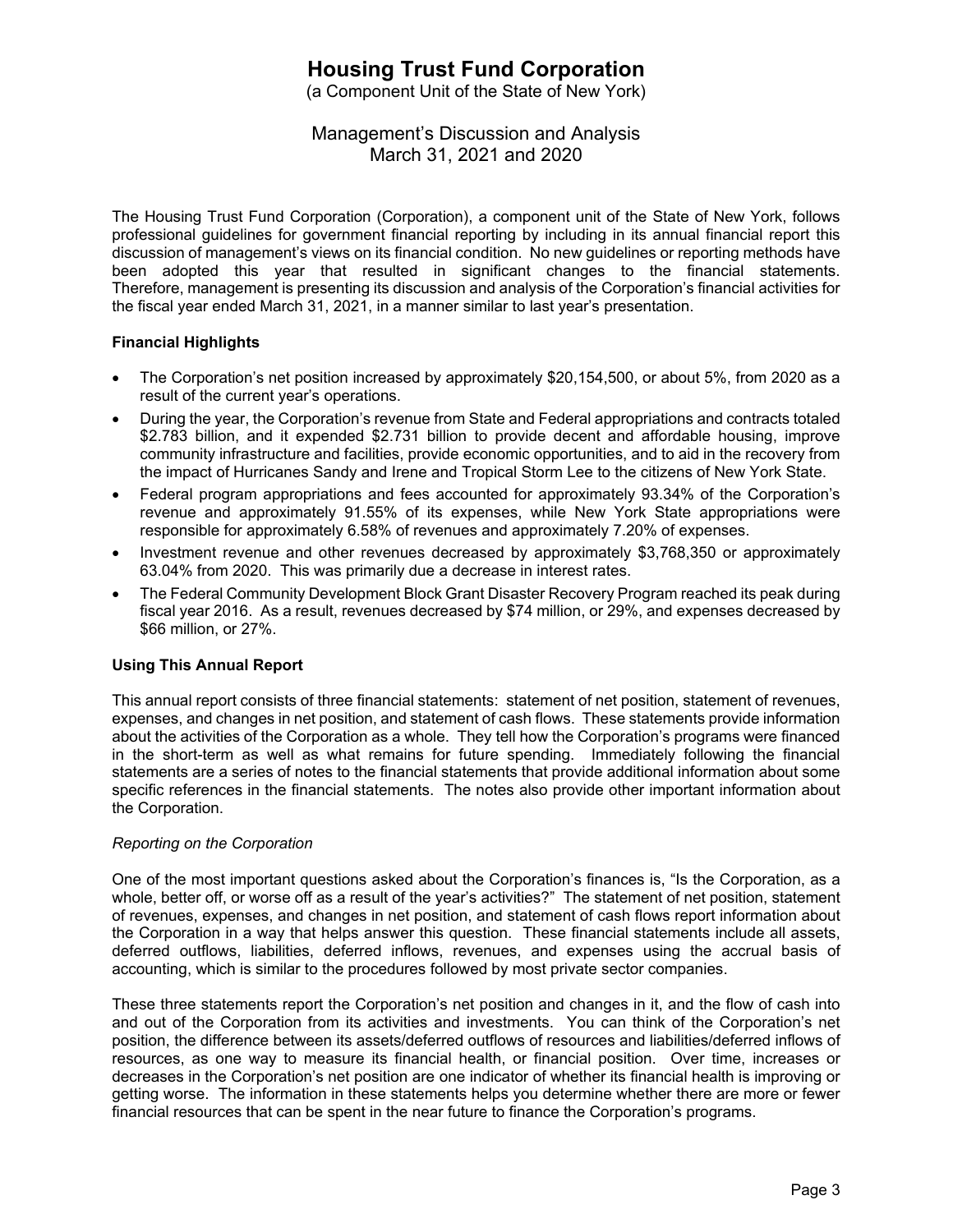(a Component Unit of the State of New York)

## Management's Discussion and Analysis March 31, 2021 and 2020

### **Using This Annual Report - Continued**

#### *Reporting on the Corporation* - *Continued*

All of the Corporation's activities are presented as an enterprise fund, which essentially means that the Corporation reports its activities as most businesses would. While the bottom line is not expressed in terms of profit, but in terms of funds available to provide services to the citizens of New York State, this reporting method presents the Corporation's activities more clearly to its audience. The Corporation's activities consist primarily of providing housing construction and rehabilitation funding, rental and homebuyer subsidies to low income individuals and families and to senior citizens, as well as funding for public facilities improvements and economic development activities from State and Federal appropriations and fees earned from the operation of its Federal Programs.

#### *The Corporation's Overall Financial Condition*

The Corporation's combined net position increased from one year ago, increasing overall by approximately \$20,154,500 this year, or approximately 5%. This increase was primarily attributable to the increase in funding for the HCV program. The Community Development Block Grant Disaster Recovery Program has reached its maturity and has begun winding down. The decrease in expenditures was offset by increases in funding for programs funded though New York State and the Section 8 Project Based Contract Administration program. Our analysis below focuses on the net position (Table 1) and the changes in net position (Table 2) from the Corporation's activities.

|                                             | March 31, |        |    |        |    |        |
|---------------------------------------------|-----------|--------|----|--------|----|--------|
|                                             |           | 2021   |    | 2020   |    | 2019   |
| Cash and investments                        | \$        | 473.43 | \$ | 448.39 | \$ | 470.92 |
| Receivable from U.S. HUD                    |           | 27.65  |    | 36.56  |    | 7.29   |
| Property held for sale                      |           | 1.34   |    | 1.73   |    | 2.83   |
| Other assets                                |           | 0.21   |    | 0.30   |    | 0.51   |
| Notes and interest receivable, net          |           | 3.42   |    | 5.73   |    | 4.35   |
| Deferred outflows                           |           | 10.59  |    | 5.57   |    | 6.48   |
| Total assets and deferred outflows          |           | 516.64 |    | 498.28 |    | 492.38 |
| Accounts and awards payable                 |           | 36.69  |    | 48.33  |    | 30.10  |
| Unearned revenue                            |           | 7.09   |    | 7.92   |    | 19.13  |
| Due to other governments                    |           | 14.50  |    | 13.13  |    | 14.86  |
| Postemployment benefits other than pensions |           | 10.84  |    | 11.41  |    | 8.28   |
| Net pension liability                       |           | 12.07  |    | 3.56   |    | 1.53   |
| Deferred inflows                            |           | 4.71   |    | 3.35   |    | 7.15   |
| Total liabilities and deferred inflows      |           | 85.90  |    | 87.70  |    | 81.05  |
| Net position                                |           |        |    |        |    |        |
| Restricted                                  |           | 326.97 |    | 302.10 |    | 314.25 |
| Unrestricted                                |           | 103.77 |    | 108.48 |    | 97.08  |
| Total net position                          |           | 430.74 | \$ | 410.59 | \$ | 411.33 |

## **Table 1 Net Position (in millions)**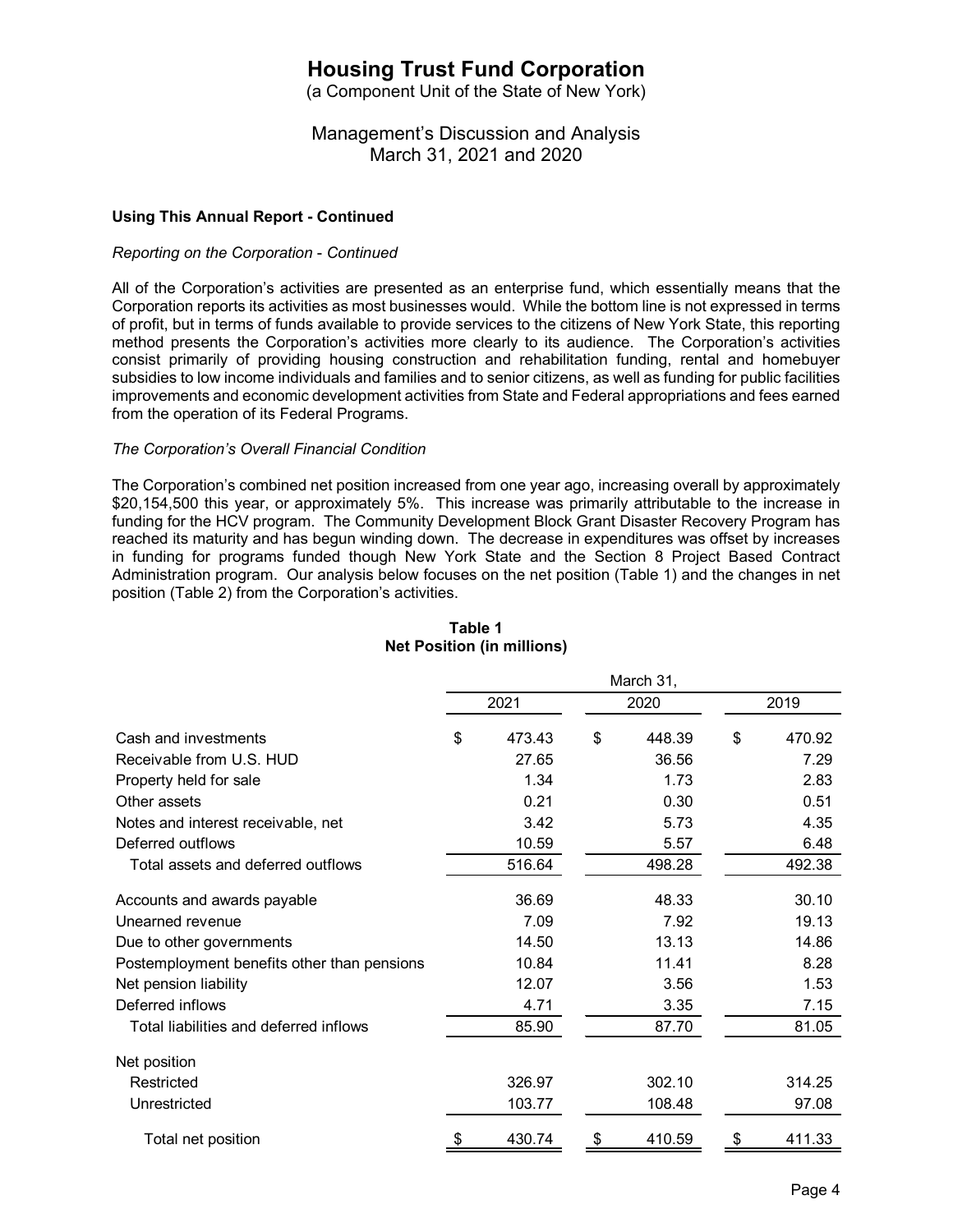(a Component Unit of the State of New York)

Management's Discussion and Analysis March 31, 2021 and 2020

### **Using This Annual Report - Continued**

*The Corporation's Overall Financial Condition* - *Continued*

Restricted Net Position - represents program funds from Federal and State programs on hand at the end of the fiscal year. This description reflects a recognition that all funds generated by federal and state appropriations and contracts are considered earmarked for the purposes of that appropriation or contract unless specifically available for discretionary use. Restricted net position this year reflects an increase from 2020 of approximately \$24.86 million, or 8%

Unrestricted Net Position - represents the portion of net position that can be used to finance day-to-day administrative expenses or additional program awards beyond appropriated levels. Unrestricted net position decreased from 2020 by approximately \$4.71 million, or 4%.

|                                     | Years Ended March 31, |          |    |          |    |          |
|-------------------------------------|-----------------------|----------|----|----------|----|----------|
|                                     |                       | 2021     |    | 2020     |    | 2019     |
| <b>Revenues</b>                     |                       |          |    |          |    |          |
| Program revenue                     |                       |          |    |          |    |          |
| Federal programs                    | \$                    | 2,590.10 | \$ | 2,480.09 | \$ | 2,499.91 |
| State programs                      |                       | 183.28   |    | 194.75   |    | 132.60   |
| Other revenue                       |                       |          |    |          |    |          |
| Investments                         |                       | 2.21     |    | 5.98     |    | 5.54     |
| Other                               |                       | 10.04    |    | 3.60     |    | 3.50     |
| Total revenues                      |                       | 2,785.63 |    | 2,684.41 |    | 2,641.55 |
| Expenses                            |                       |          |    |          |    |          |
| Federal programs                    |                       | 2,521.65 |    | 2,433.28 |    | 2,455.41 |
| State programs                      |                       | 199.08   |    | 238.47   |    | 188.33   |
| Administrative and other expenses   |                       | 44.75    |    | 13.40    |    | 14.09    |
| Total expenses                      |                       | 2,765.48 |    | 2,685.15 |    | 2,657.83 |
| Increase (decrease) in net position | \$                    | 20.15    | \$ | (0.74)   | \$ | (16.28)  |

## **Table 2 Changes in Net Position (in millions)**

The Corporation's total revenues increased from last year by approximately 3.77%, or \$101.22 million, while the total cost of all programs and administration increased by approximately 2.99%, or \$80.33 million. These figures show that the Corporation spent approximately \$20,155,000 less than it received this year.

Revenue from federal programs increased overall by approximately \$116.46 million or 4.69% due primarily to an increase in funding for the Section 8 Project-Based Contract Administration Program, Section 8 Housing Choice Voucher Program and new funding for the COVID Rent Relief Program. The increase in federal revenue was offset by several other federal programs receiving decreases in funding. The Community Development Block Grant Program has decreased funding of \$73.8 million.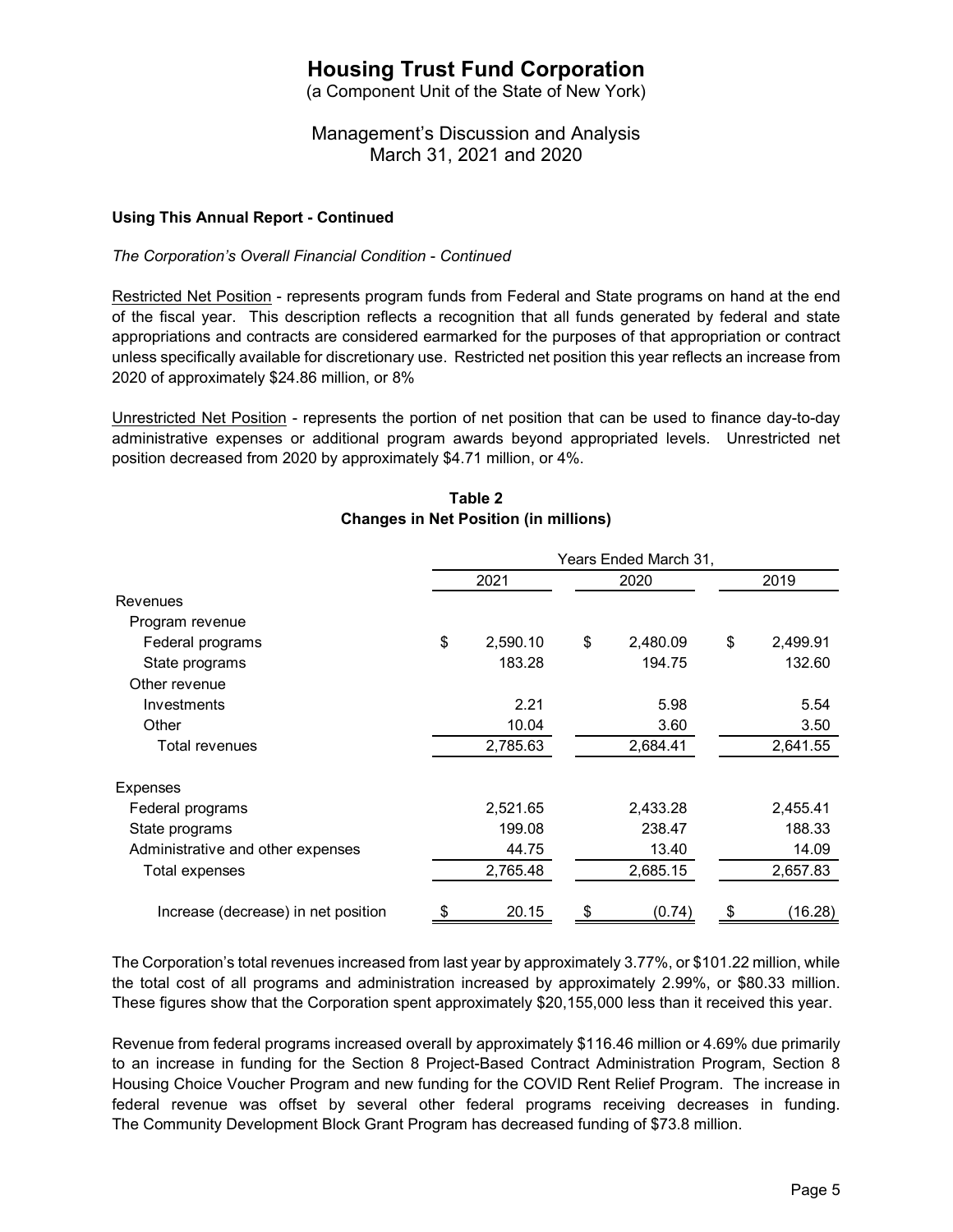(a Component Unit of the State of New York)

Management's Discussion and Analysis March 31, 2021 and 2020

### **Using This Annual Report - Continued**

*The Corporation's Overall Financial Condition* - *Continued*

Expenses from federal programs increased overall by approximately \$94.90 million or 3.89% due to an increase in funding for the Section 8 Project-Based Contract Administration Program, Section 8 Housing Choice Voucher Program and new funding for the COVID Rent Relief Program. There was also an increase in administration expense of approximately \$21.32 million or 192.21% due primarily to COVID housing assistance needs, including administration of the COVID Rent Relief Program and Board approved assistance for imperiled projects. The increase in federal expenses was offset by a decrease in programs funded through New York State, which decreased approximately \$39.4 million or 16.52%.

### **Economic Factors on Future Operations**

The Corporation's ability to accomplish its mission to provide decent and affordable housing to the citizens of New York State, from an economic standpoint, depends almost exclusively on the appropriations and contracts it receives from the Federal and New York State governments. For the April 1, 2021 through March 31, 2022 fiscal year, the Corporation is expecting to receive funding from Federal and New York State at an increased level from previous years. This is primarily due to the COVID-19 response and additional funding from New York for the Governor's Office of Storm Recovery. Community Development Block Grant Disaster Recovery Program funding related to Hurricanes Sandy and Irene, and Tropical Storm Lee is expected to continue for the foreseeable future with expenditures expected to remain roughly consistent with current levels due to the continued disaster recovery efforts.

#### **Contacting the Corporation's Financial Management**

This financial report is designed to provide the citizens of New York State, banks, developers, and contractors with whom we do business, and Federal and New York State legislators, regulators, and other government officials with a general overview of the Corporation's finances and to show the Corporation's accountability for the money it receives. If you have any questions about the report or need additional financial information, please contact the Corporation's Treasurer at the Housing Trust Fund Corporation, 38-40 State Street, Albany, New York 12207, by phone at (518) 457-3538, or via e-mail at HTFFinanceUnit@nyshcr.org.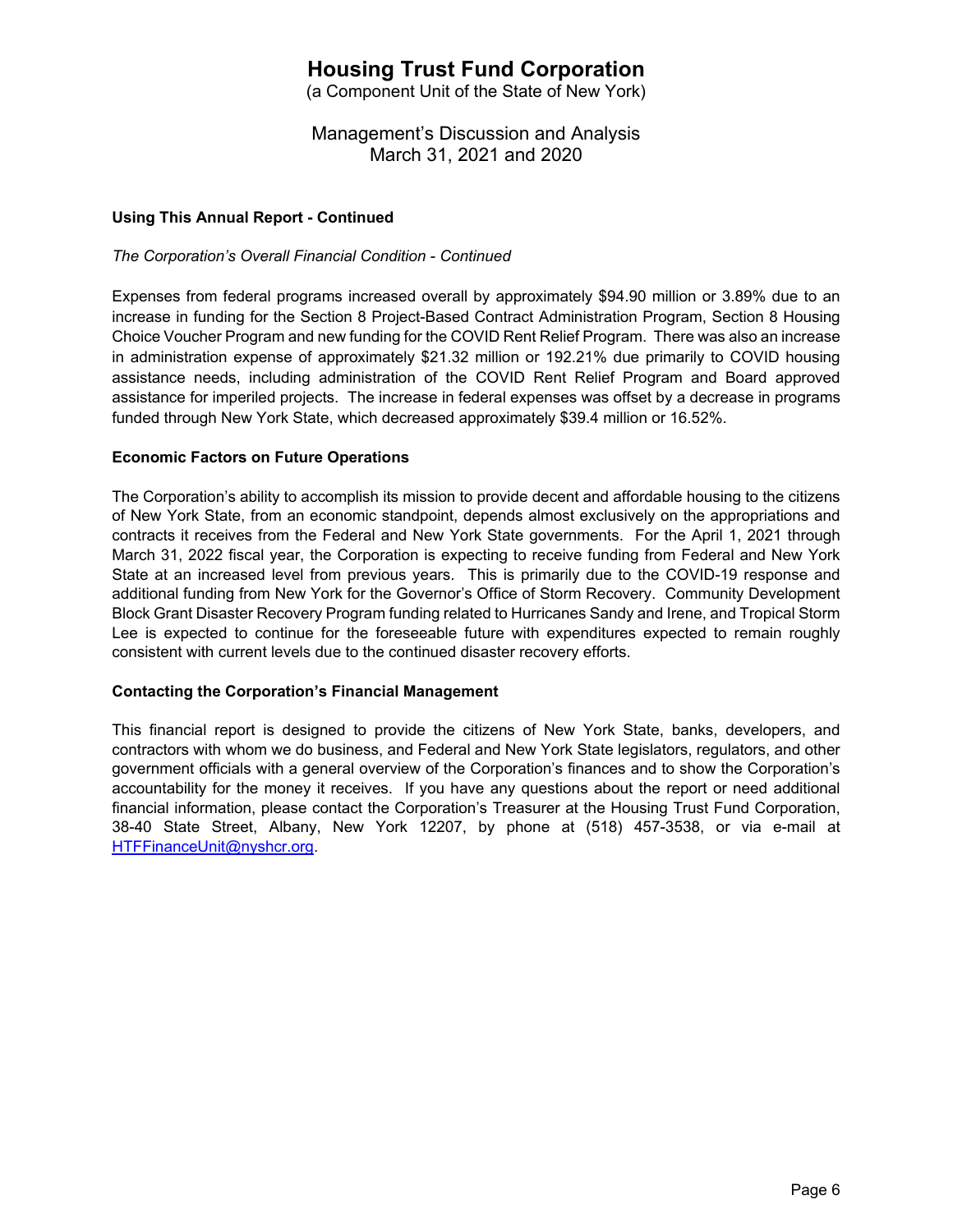(a Component Unit of the State of New York)

## Statements of Net Position

|                                                           | March 31,        |                   |
|-----------------------------------------------------------|------------------|-------------------|
|                                                           | 2021             | 2020              |
| <b>ASSETS AND DEFERRED OUTFLOWS</b>                       |                  |                   |
| <b>CURRENT ASSETS</b>                                     |                  |                   |
| Cash, unrestricted                                        | \$<br>18,274,240 | \$<br>21,687,459  |
| Cash, federal restricted                                  | 42,757,127       | 36,592,220        |
| Cash, state restricted                                    | 81,916,824       | 81,512,269        |
| Cash, donor restricted                                    | 464,075          | 546,278           |
| Cash, held in escrow                                      | 1,290,622        | 2,668,436         |
| Cash, held for beneficiaries                              | 426,668          | 1,971,189         |
| Total                                                     | 145, 129, 556    | 144,977,851       |
| Investments, unrestricted                                 | 85,184,635       | 83,908,457        |
| Investments, federal restricted                           | 113,949,556      | 76,766,608        |
| Investments, state restricted                             | 104,269,351      | 122,781,178       |
| Investments, donor restricted                             | 1,000,409        | 995,086           |
| Investments, held in escrow                               | 23,900,075       | 18,960,938        |
| <b>Total investments</b>                                  | 328,304,026      | 303,412,267       |
| Due from U.S. Department of Housing and Urban Development | 27,654,162       | 36,562,228        |
| Properties held for sale                                  | 1,335,000        | 1,734,237         |
| Other current assets                                      | 211,822          | 296,894           |
| Total current assets                                      | 502,634,566      | 486,983,477       |
| <b>LONG TERM ASSETS</b>                                   |                  |                   |
| Mortgage notes receivable, net                            | 1,322,598        | 2,730,187         |
| Accrued interest receivable, net                          | 2,096,791        | 3,004,565         |
| Total long term assets                                    | 3,419,389        | 5,734,752         |
| <b>DEFERRED OUTFLOWS</b>                                  | 10,589,419       | 5,566,689         |
| Total assets and deferred outflows                        | 516,643,374      | 498,284,918<br>\$ |
| LIABILITIES, DEFERRED INFLOWS, AND NET POSITION           |                  |                   |
| <b>CURRENT LIABILITIES</b>                                |                  |                   |
| Accounts payable and accrued liabilities                  | \$<br>11,300,409 | \$<br>24,003,130  |
| Awards payable                                            | 25,387,817       | 24,329,385        |
| Unearned revenue                                          | 7,094,952        | 7,918,879         |
| Due to other governments                                  | 14,501,358       | 13,129,298        |
| <b>Total current liabilities</b>                          | 58,284,536       | 69,380,692        |
| <b>LONG TERM LIABILITIES</b>                              |                  |                   |
| Other postemployment benefits                             | 10,836,377       | 11,410,634        |
| Net pension liability                                     | 12,068,283       | 3,562,638         |
| Total long term liabilities                               | 22,904,660       | 14,973,272        |
| <b>DEFERRED INFLOWS</b>                                   | 4,714,362        | 3,345,646         |
| Total liabilities and deferred inflows                    | 85,903,558       | 87,699,610        |
| <b>NET POSITION</b>                                       |                  |                   |
| Restricted for Federal Programs                           | 141,645,706      | 93,245,674        |
| <b>Restricted for State Programs</b>                      | 183,857,926      | 207,317,502       |
| Restricted by donor                                       | 1,464,483        | 1,541,363         |
| Unrestricted                                              | 103,771,701      | 108,480,769       |
| Total net position                                        | 430,739,816      | 410,585,308       |
| Total liabilities, deferred inflows, and net position     | 516,643,374      | 498,284,918<br>\$ |
|                                                           |                  |                   |

*See accompanying Notes to Financial Statements.*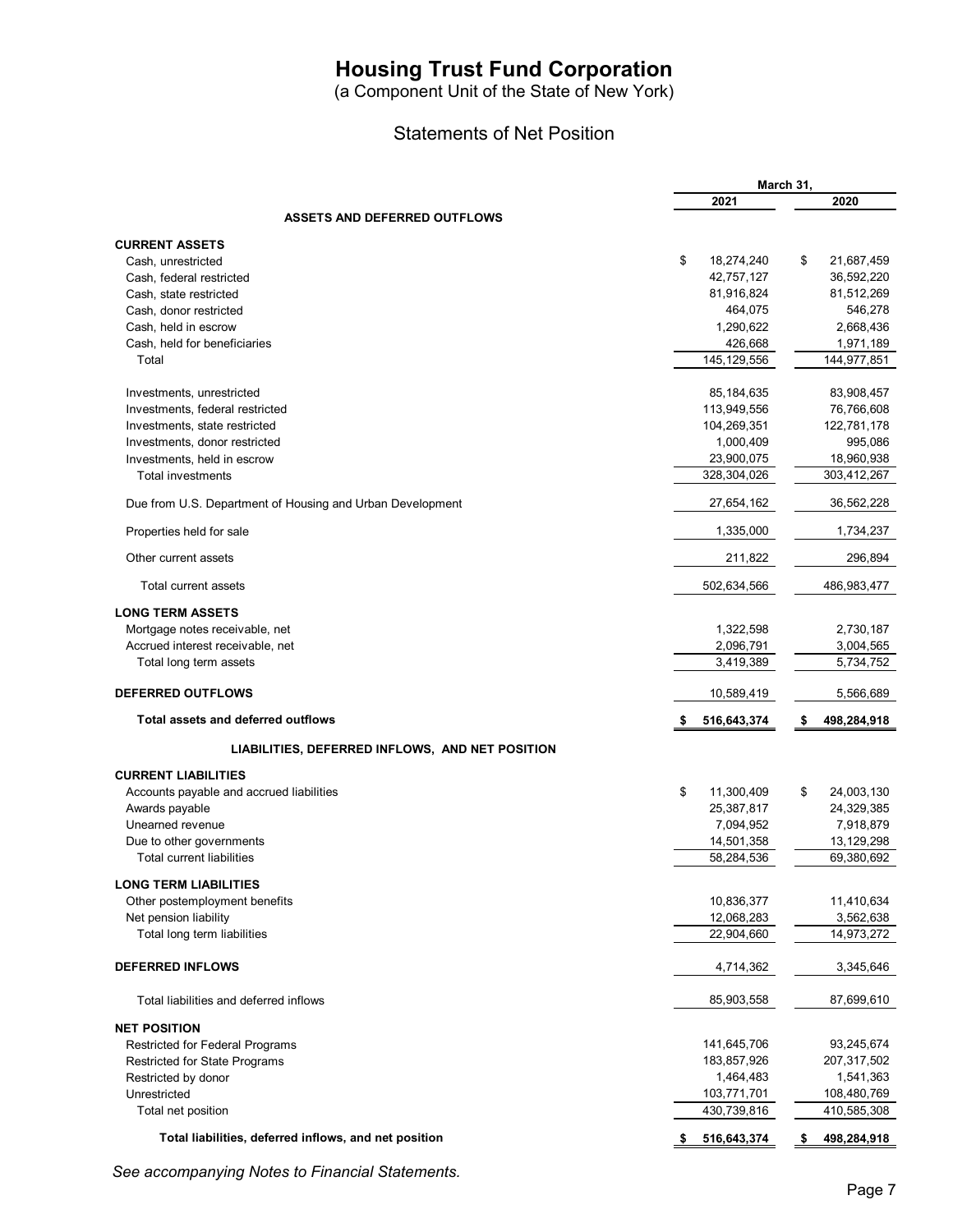(a Component Unit of the State of New York)

# Statements of Revenues, Expenses, and Changes in Net Position

|                                                                   | Years Ended March 31, |                   |  |
|-------------------------------------------------------------------|-----------------------|-------------------|--|
|                                                                   | 2021                  | 2020              |  |
| <b>REVENUES</b>                                                   |                       |                   |  |
| Federal Section 8 Project - Based Contract Administration Program | \$1,699,175,697       | \$1,615,300,021   |  |
| Federal Community Development Block Grant Disaster Recovery       | 179,532,648           | 253,818,208       |  |
| Federal Section 8 Housing Choice Voucher and related programs     | 599,433,496           | 532,465,771       |  |
| Federal Community Development Block Grant Program                 | 44,025,120            | 40,521,013        |  |
| Federal Home Investments Partnerships Program                     | 20,686,392            | 37,980,120        |  |
| Federal COVID Rent Relief Program                                 | 47,250,000            |                   |  |
| State of New York Programs                                        | 183,276,851           | 194,751,071       |  |
| Investment income and other                                       | 2,209,069             | 5,977,416         |  |
| Other federal programs                                            | 10,043,042            | 3,595,362         |  |
| <b>Total revenues</b>                                             | 2,785,632,315         | 2,684,408,982     |  |
| <b>EXPENSES</b>                                                   |                       |                   |  |
| Federal Section 8 Project - Based Contract Administration Program | 1,679,397,708         | 1,595,879,625     |  |
| Federal Community Development Block Grant Disaster Recovery       | 178,349,855           | 244,486,290       |  |
| Federal Section 8 Housing Choice Voucher and related programs     | 555,974,949           | 522,650,003       |  |
| Federal Community Development Block Grant Program                 | 44,226,618            | 40,524,832        |  |
| Federal Home Investments Partnerships Program                     | 18,133,886            | 29,738,177        |  |
| Federal COVID Rent Relief Program                                 | 45,565,055            |                   |  |
| State of New York programs                                        | 199,076,339           | 238,473,796       |  |
| Change in provision for contingent loans                          | 2,261,268             | (1,234,329)       |  |
| Administrative                                                    | 32,426,496            | 11,096,996        |  |
| Other federal programs                                            | 10,065,633            | 3,533,500         |  |
| Total expenses                                                    | 2,765,477,807         | 2,685,148,890     |  |
| <b>CHANGE IN NET POSITION</b>                                     | 20,154,508            | (739, 908)        |  |
| NET POSITION, beginning of year                                   | 410,585,308           | 411,325,216       |  |
| NET POSITION, end of year                                         | 430,739,816           | 410,585,308<br>\$ |  |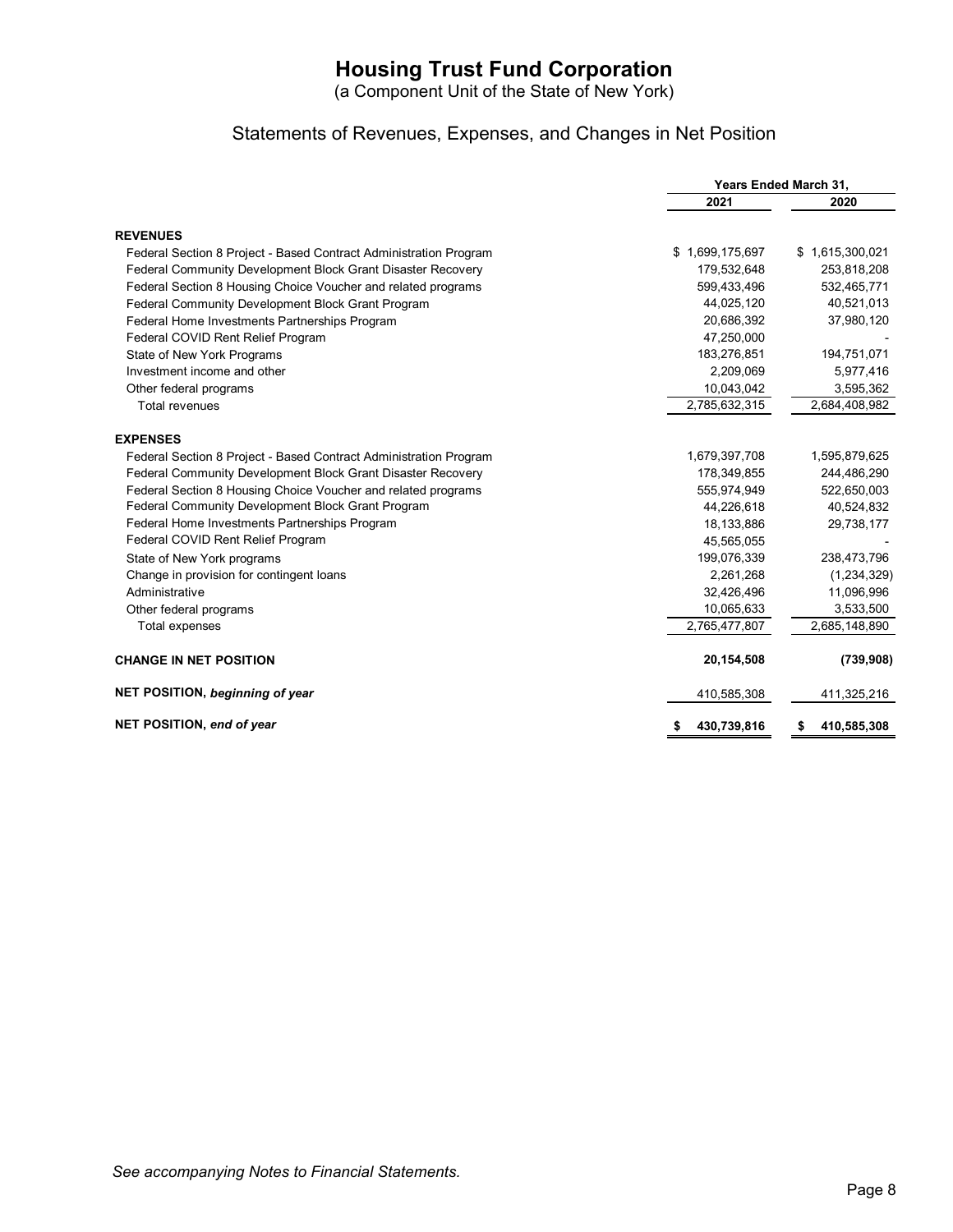(a Component Unit of the State of New York)

## Statements of Cash Flows

|                                                           |                           | Years Ended March 31,        |
|-----------------------------------------------------------|---------------------------|------------------------------|
|                                                           | 2021                      | 2020                         |
|                                                           |                           |                              |
| CASH FLOWS PROVIDED (USED) BY OPERATING ACTIVITIES        |                           |                              |
| Receipts from                                             |                           |                              |
| Federal programs                                          | \$2,575,028,516           | \$2,503,463,004              |
| New York State programs                                   | 183,276,851               | 194,751,071                  |
| Other programs                                            | 15,362,366                | 16,665,082                   |
| Total sources of cash                                     | 2,773,667,733             | 2,714,879,157                |
| Payments for                                              |                           |                              |
| Federal programs                                          | (2,523,976,783)           | (2,478,044,024)              |
| New York State programs                                   | (193, 589, 706)           | (244, 464, 321)              |
| Other programs                                            | (31,057,780)              | (14, 904, 790)               |
| Total uses of cash                                        | (2,748,624,269)           | (2,737,413,135)              |
|                                                           | 25,043,464                | (22, 533, 978)               |
| CASH FLOWS PROVIDED (USED) BY INVESTING ACTIVITIES        |                           |                              |
| Purchases of investments                                  | (354, 426, 905)           | (329, 814, 384)              |
| Proceeds from the sale of investments                     | 329,535,146               | 385,305,017                  |
|                                                           | (24, 891, 759)            | 55,490,633                   |
|                                                           |                           |                              |
| Net increase in cash                                      | 151,705                   | 32,956,655                   |
| CASH, beginning of year                                   | 144,977,851               | 112,021,196                  |
| CASH, end of year                                         | 145,129,556<br>S          | 144,977,851<br>S             |
|                                                           |                           |                              |
| CASH FLOWS PROVIDED (USED) BY OPERATING ACTIVITIES        |                           |                              |
| Change in net position                                    | \$<br>20, 154, 508        | \$<br>(739,908)              |
| Adjustments to reconcile change in net position to cash   |                           |                              |
| flows provided (used) by operating activities             |                           |                              |
| Provision for contingent loans                            | 2,261,268                 | (1, 234, 329)                |
| Changes in                                                |                           |                              |
| Due from U.S. Department of Housing and Urban Development | 8,908,066                 | (29, 272, 142)               |
| Other assets                                              | 85,072<br>54,095          | 213,229                      |
| Mortgage notes and accrued interest receivables           | 399,237                   | (151, 559)                   |
| Properties held for sale<br>Deferred outflows             |                           | 1,091,885                    |
|                                                           | (5,022,730)               | 910,884                      |
| Accounts payable and accrued liabilities                  | (12,702,721)<br>1,058,432 | 756,409                      |
| Awards payable                                            |                           | 17,479,277<br>(11, 214, 671) |
| Unearned revenue                                          | (823, 927)<br>1,372,060   |                              |
| Due to other governments                                  |                           | (1,730,242)                  |
| Other postemployment benefits                             | (574, 257)                | 3,127,981                    |
| Net pension liability<br>Deferred inflows                 | 8,505,645<br>1,368,716    | 2,037,002<br>(3,807,794)     |
|                                                           |                           |                              |
|                                                           | 25,043,464<br>\$          | (22, 533, 978)<br>\$         |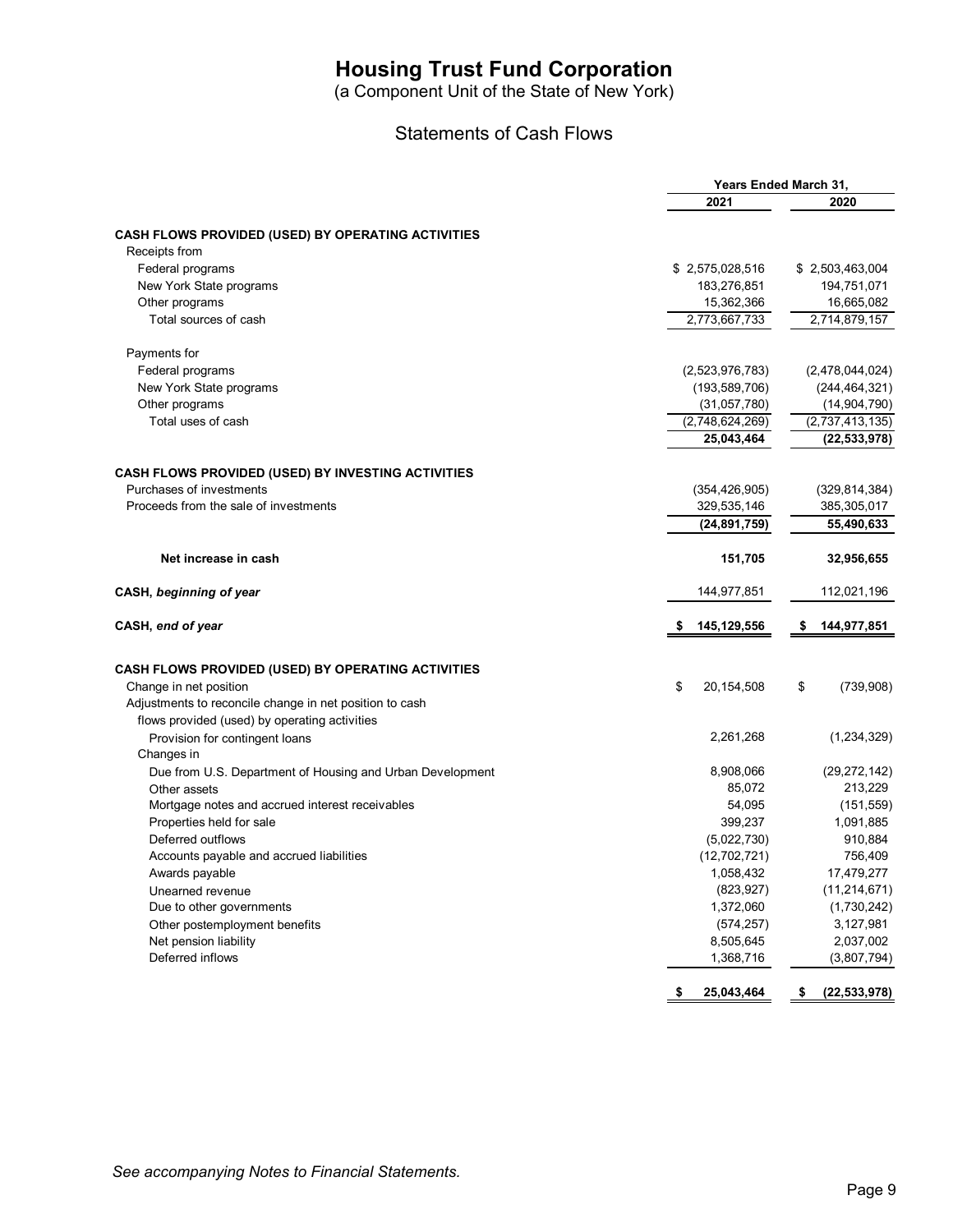(a Component Unit of the State of New York)

# Notes to Financial Statements March 31, 2021 and 2020

### **Note 1 - Organization and Summary of Significant Accounting Policies**

*a. Organization* 

The Housing Trust Fund Corporation (Corporation) was established on February 13, 1985, by the Legislature of the State of New York. The Corporation is a component unit of the State of New York and is included in the State's financial statements. The Corporation was initially created to administer low income housing programs within New York State. Effective January 1, 2021 the Corporation's Board of Directors is to be comprised of 9 members; however, 3 positions are vacant. The Board is chaired by the Commissioner of the Division of Housing and Community Renewal (DHCR). The Corporation administers the following significant programs:

### Federal

- Section 8 Project-based Contract Administration Program to provide low income housing rental subsidy to qualified landlords (previously identified as the Housing Assistance Payment Program).
- Community Development Block Grant Program Disaster Recovery in response to Hurricane Sandy, funding was appropriated to rebuild the affected areas and provide crucial seed money to start the recovery process.
- Section 8 Housing Choice Voucher (HCV) and Related Programs to provide low income housing rental subsidy to qualified individuals. Related programs are the five-year mainstream program and the moderate rehabilitation program.
- Community Development Block Grant Program to provide various housing and economic development activities to municipalities in New York State.
- Home Investments Partnerships Program (HOME) to provide funds for the construction and rehabilitation of low-income housing. development activities to municipalities in New York State.
- COVID Rent Relief in response to the coronavirus pandemic, funding to be provided to landlords for rent relief of tenants.

#### State

- Low Income Trust Fund Housing Program to provide funds for the construction and rehabilitation of low-income housing.
- Public Housing Modernization and Drug Elimination Programs to provide funds to rehabilitate state run public housing authorities and reduce drug and crime activities.
- Homes for Working Families Program to provide funds to finance affordable housing for low income families and senior citizens by accessing tax exempt bond financing and low-income housing credits.
- NYS Housing Plan Funds a multi-year state effort to provide funds for construction and rehabilitation of affordable housing through various subprograms such as the Supportive Housing Opportunities Program (SHOP), Multi-Family Preservation Program (MPP), and the Mobile and Manufactured Housing Program (MMHR) among others.
- Rural Rental Assistance Program to provide subsidy housing assistance to low income tenants in United States Department of Agriculture (USDA) housing projects.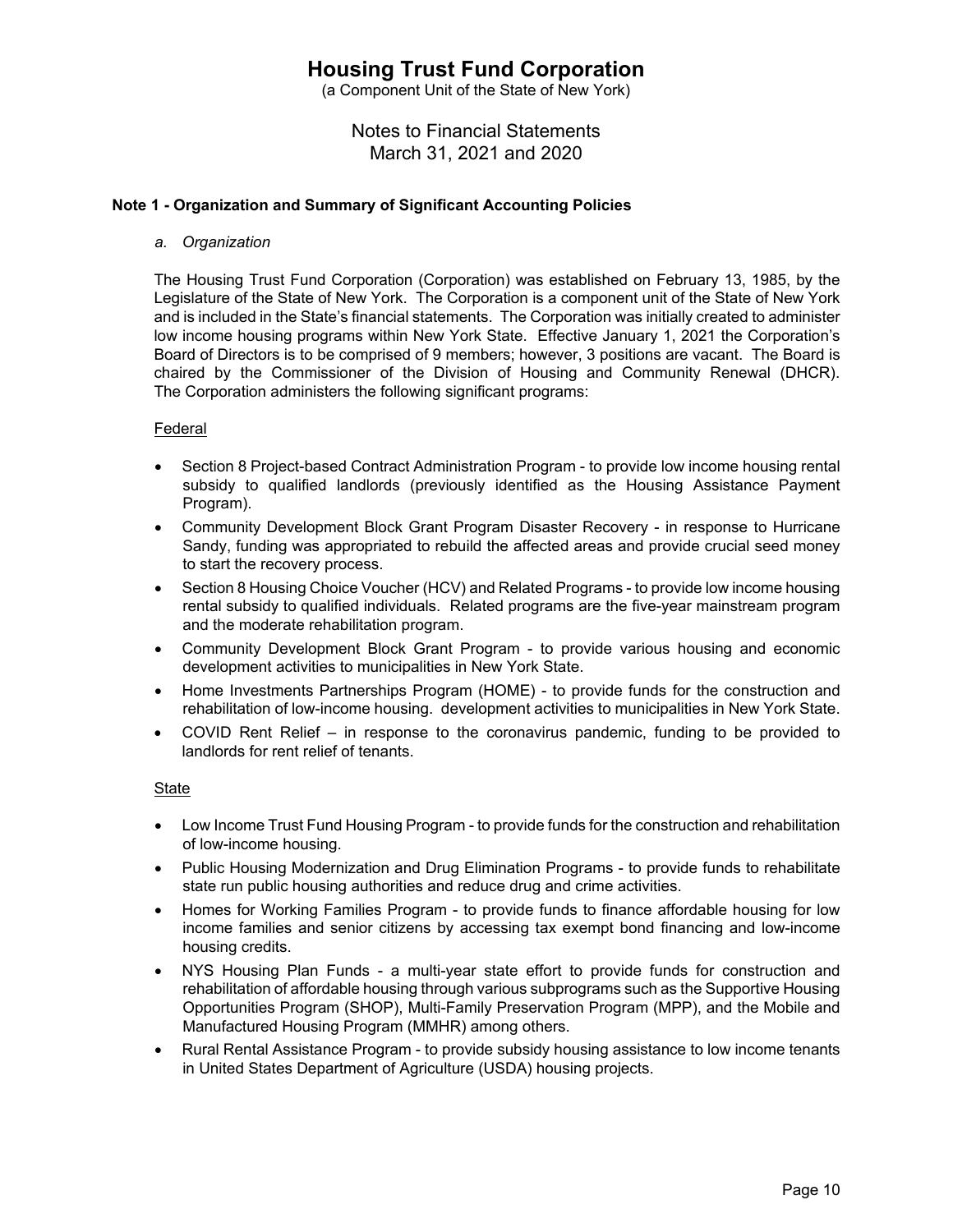(a Component Unit of the State of New York)

Notes to Financial Statements March 31, 2021 and 2020

### **Note 1 - Organization and Summary of Significant Accounting Policies - Continued**

#### *b. Basis of Accounting*

The financial statements have been prepared using the accrual basis of accounting in conformity with accounting principles generally accepted in the United States of America (U.S. GAAP) as applied to government units. The Governmental Accounting Standards Board (GASB) is the accepted standard setting body for establishing governmental accounting and financial reporting principles. A summary of the significant accounting policies consistently applied in the preparation of the financial statements follows.

#### *c. Estimates*

The preparation of financial statements in conformity with U.S. GAAP requires management to make estimates and assumptions that affect the reported amounts of assets, deferred outflows, liabilities, and deferred inflows, and disclosure of contingent assets and liabilities at the date of the financial statements, and the reported amounts of revenues and expenses during the reporting year. Actual results could differ from those estimates.

### *d. Mortgage Notes and Accrued Interest Receivables*

The Corporation considers the collection of the majority of its mortgage notes and accrued interest receivable to be contingent upon certain economic and compliance matters at the mortgagor level, and therefore, collection is not reasonably assured. Accordingly, the Corporation generally reserves all balances, with the exception of certain loans that have specific repayment requirements not contingent upon economic and compliance matters or, balances which based on a review of current and prior payments, indicate that a full allowance is not necessary.

#### *e. Investments*

The investment policy of the Corporation follows the guidance of New York State Law and stipulates that the Corporation may invest in obligations of the State of New York, the United States government, repurchase agreements, or money market deposit accounts. Repurchase agreements must be collateralized by obligations guaranteed by the United States government, which are equal in value to the repurchase agreement. The agreements may not exceed sixty days, and payment may be made only upon delivery of collateral to the Corporation's agent. All investments and related collateral are held by the Corporation's agent in the Corporation's name. All investments have a maturity less than one year from the date of acquisition and are reported at amortized cost.

#### *f. Property Acquisition Programs*

The Corporation has acquired properties under the CDBG Disaster Recovery Buyout program. As these properties will not be used for service delivery, the Corporation has valued them at net realizable value. The properties acquired under the Buyout program cannot be redeveloped, and it is anticipated that they will be transferred to the State of New York or local governments to aid in environmental preservation. Accordingly, the Corporation has not included the value of Buyout properties in the statement of net position. As of March 31, 2021 and 2020, the Corporation has purchased approximately \$146.25M of Buyout properties since the program began in 2013.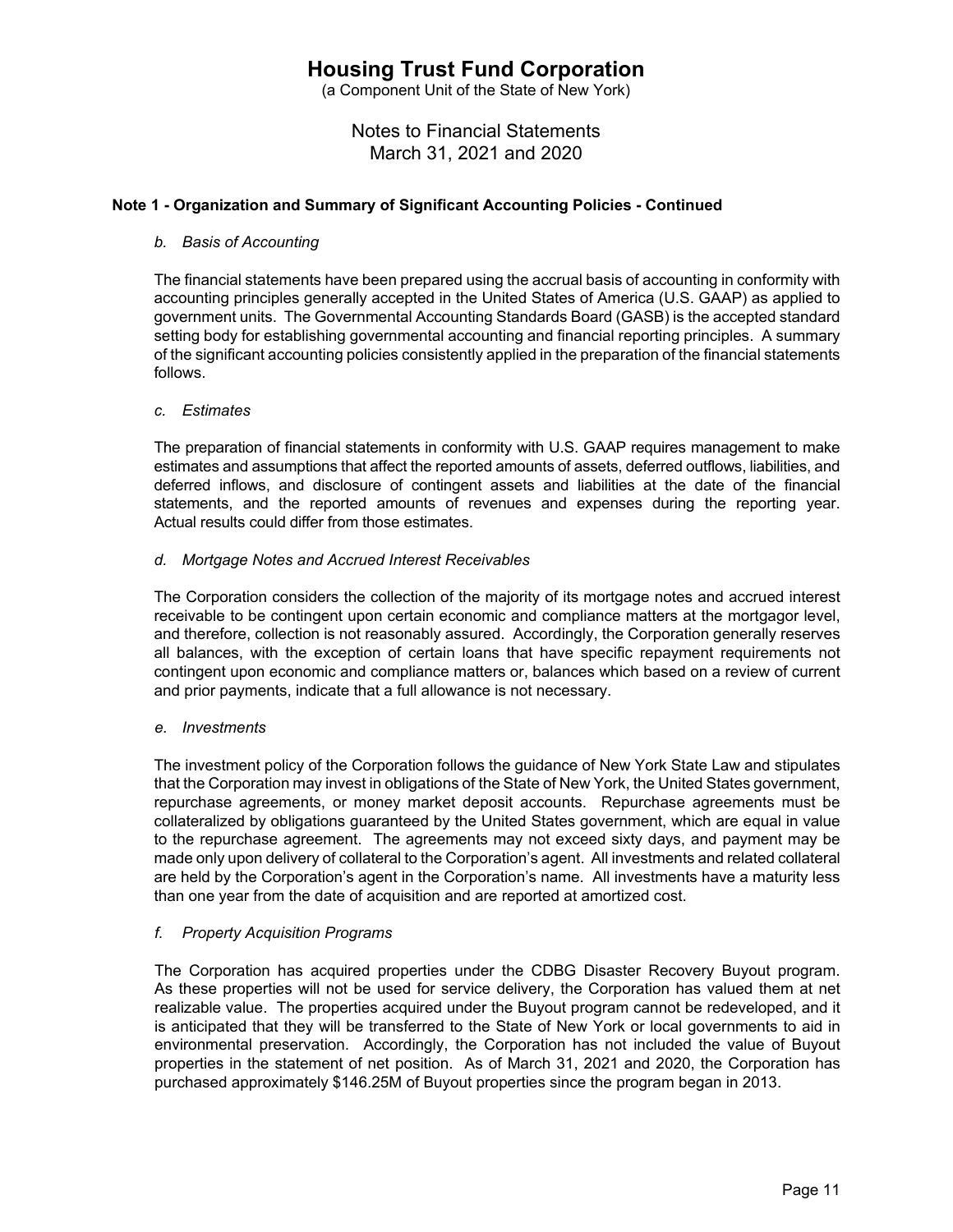(a Component Unit of the State of New York)

Notes to Financial Statements March 31, 2021 and 2020

### **Note 1 - Organization and Summary of Significant Accounting Policies - Continued**

#### *f. Property Acquisition Programs* - *Continued*

Properties acquired under the Disaster Recovery Acquisition program may be resold for development purposes. The Corporation disposes of Acquisition properties to qualified bidders under an auction process. The Corporation values these properties at the lower of cost or net realizable value. However, due to the nature of the program, net realizable value is generally lower than cost. The net realizable value of properties held under the Disaster Recovery Acquisition program totaled \$1,335,000 and \$1,734,237 as of March 31, 2021 and 2020, respectively. The Corporation estimates net realizable value on a non-recurring basis utilizing the most recent property dispositions sold through an auction process.

### *g. Postemployment Benefits Other than Pensions (OPEB)*

For purposes of measuring the net OPEB liability, deferred outflows of resources, deferred inflows of resources related to OPEB, and OPEB expense, the Corporation recognizes benefit payments when due and payable in accordance with the benefit terms.

#### *h. Deferred Outflow and Inflows of Resources*

Deferred outflows and inflows of resources consists of changes in assumptions related to the net pension liability (Note 8) and postemployment benefits other than pensions liability (Note 9) and are as follows:

|                                                                | March 31, 2021                       |                                     | March 31, 2020                       |                                            |  |  |
|----------------------------------------------------------------|--------------------------------------|-------------------------------------|--------------------------------------|--------------------------------------------|--|--|
|                                                                | Deferred<br>Outflows of<br>Resources | Deferred<br>Inflows of<br>Resources | Deferred<br>Outflows of<br>Resources | Deferred<br>Inflows of<br><b>Resources</b> |  |  |
| Net pension liability related<br>Other postemployment benefits | 7,340,273<br>\$<br>3,249,146         | 1,063,844<br>\$<br>3,650,518        | 2,013,044<br>3,553,645               | 1,804,348<br>\$<br>1,541,298               |  |  |
| Total                                                          | 10,589,419                           | 4,714,362                           | 5,566,689                            | 3,345,646                                  |  |  |

#### *i. Restricted Net Position*

Restricted net position of the Corporation at March 31, 2021 and 2020 consists of the following:

(a) Restricted Net Position - Federal

Results from funds that accumulate over time from all of the Corporation's federal programs primarily from the sale of properties, mortgage collections, interest on restricted cash accounts, and surplus rental assistance payments accumulated during the current fiscal year. These funds are restricted for allowable program expenses.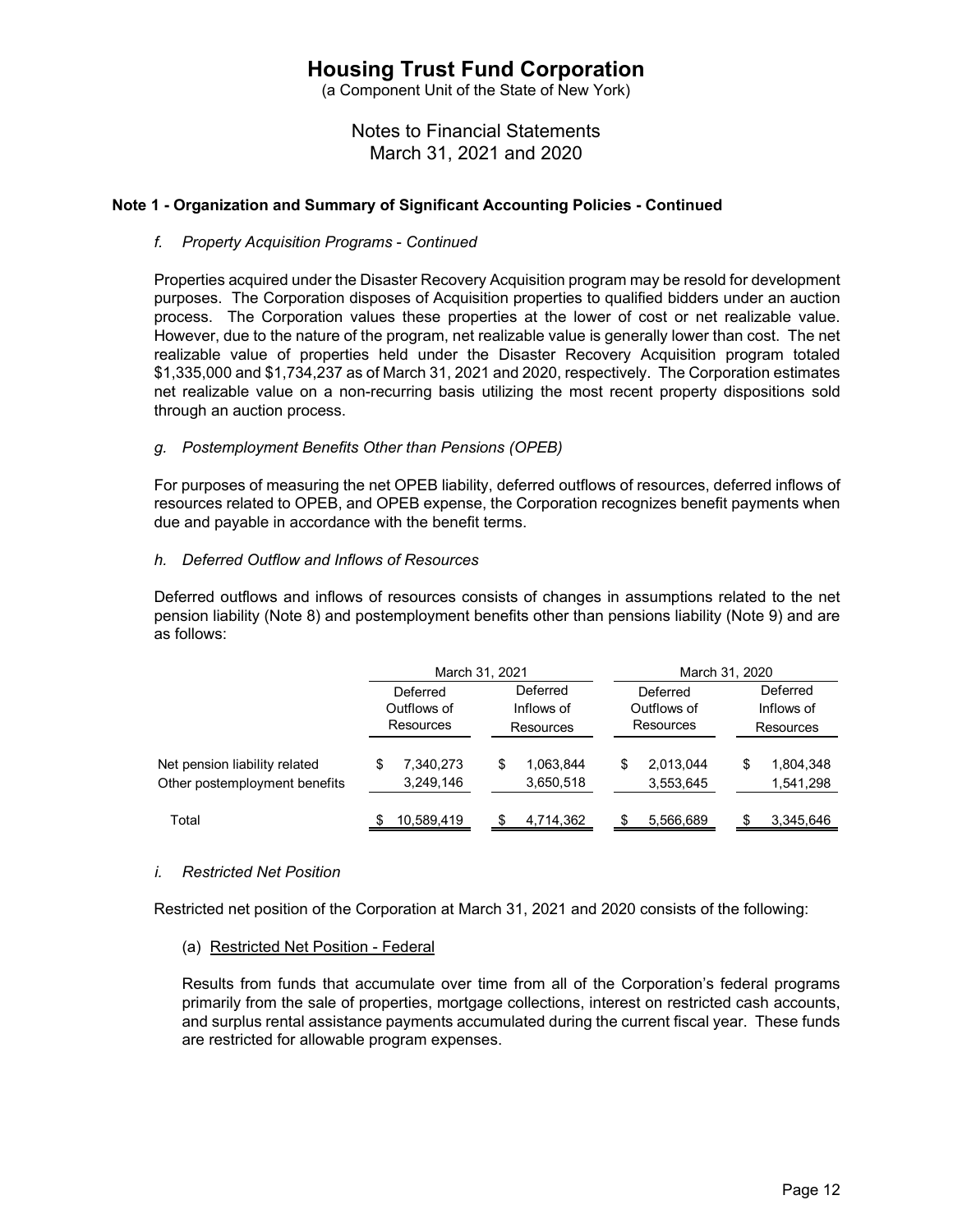(a Component Unit of the State of New York)

Notes to Financial Statements March 31, 2021 and 2020

## **Note 1 - Organization and Summary of Significant Accounting Policies - Continued**

- *i. Restricted Net Position Continued*
	- (b) Restricted Net Position State

Results from funds that accumulate over time from all of the Corporation's state programs primarily from mortgage collections, interest on restricted cash accounts, and as yet unexpended but committed program funds. These funds are restricted for allowable program expenses.

(c) Restricted Net Position - Donors

Results from funds that accumulate over time from various programs requiring escrow reserves. These funds are restricted for allowable program expenses.

*j. Revenue Recognition* 

Federal awards are recognized as revenue at the time allowable and eligible expenses, according to the U.S. Department of Housing and Urban Development (HUD) or other departments, are incurred. The Corporation recognizes appropriations from the State of New York as revenue at the time a certificate of approval of availability of funds is issued by the Division of the Budget of the State of New York and when the applicable expenses are incurred. Investment and other income are recognized as revenue when earned.

All revenue earned by the Corporation is considered operating revenue in support of the programs administered by the Corporation.

#### *k. State of New York Programs*

State of New York programs consist of awards primarily to fund the construction of new properties, or the rehabilitation of vacant or under-utilized property, technical assistance expenses, and foreclosure prevention education. Disbursements are made upon approval of certified vouchers. Awards which have approved certified vouchers and are not paid as of March 31 are recorded as awards payable. Technical assistance expenses are primarily construction monitoring, planning, designing, and engineering consulting fees associated with the award contracts, as well as consulting fees for training award applicants.

## *l. Tax Status*

The Corporation is exempt from all federal and state income taxes under the provisions of the enabling legislation.

#### *m. Subsequent Events*

The Corporation has evaluated subsequent events for potential recognition or disclosure through June 25, 2021 the date the financial statements were available to be issued.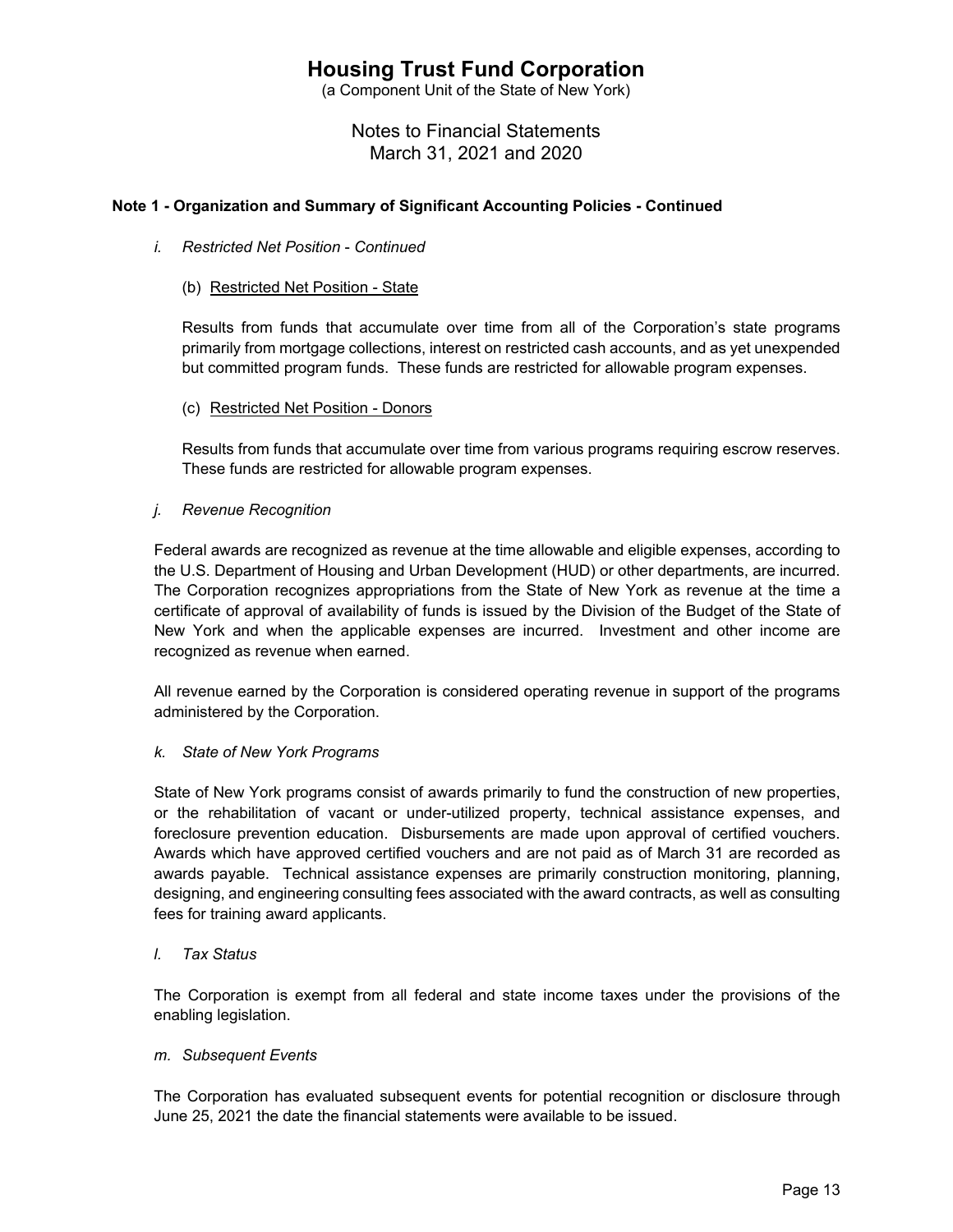(a Component Unit of the State of New York)

Notes to Financial Statements March 31, 2021 and 2020

#### **Note 2 - Cash, Restricted and Unrestricted**

At March 31, 2021 and 2020, the Corporation's bank balances with M&T Bank, Bank of America, US and JPMorgan Chase were fully insured by federal depository insurance or by collateral held by the Corporation's agent in the Corporation's name.

Certain cash balances are restricted for programmatic purposes.

#### **Note 3 - Investments, Restricted and Unrestricted**

The Corporation's investments are comprised of United States Treasury bills, United States Treasury strips, and agency securities. These investments are carried at amortized cost. All investments mature within one year, and related collateral is held by the Corporation's agent for repurchase agreements in the Corporation's name.

Certain investment balances are restricted for programmatic purposes.

#### **Note 4 - Cash Held for Beneficiaries**

Under the Federal Community Development Block Grant Disaster Recovery Program, the Corporation held federally funded cash intended for potential beneficiaries. As of March 31, 2021, and 2020, the Corporation held \$426,668 and \$1,971,189, respectively, of cash intended for beneficiaries that had not yet been expended for the program.

#### **Note 5 - Assets Held in Escrow**

Assets held in escrow were held for the following purposes and programs:

|                                               | March 31, |            |   |            |
|-----------------------------------------------|-----------|------------|---|------------|
|                                               |           | 2021       |   | 2020       |
| <b>Future Post TCap Programs</b>              | \$        | 2,288,160  | S | 1,643,194  |
| NYS Division of Housing and Community Renewal |           |            |   |            |
| Administration                                |           | 10,851,157 |   | 11,149,729 |
| Postemployment benefits other than pensions   |           | 11,549,605 |   | 8,290,902  |
| Disaster Recovery owner escrow payments       |           | 110,516    |   | 151,972    |
| Other assets held in escrow                   |           | 391,259    |   | 393,577    |
|                                               |           |            |   |            |
|                                               | \$        | 25,190,697 |   | 21,629,374 |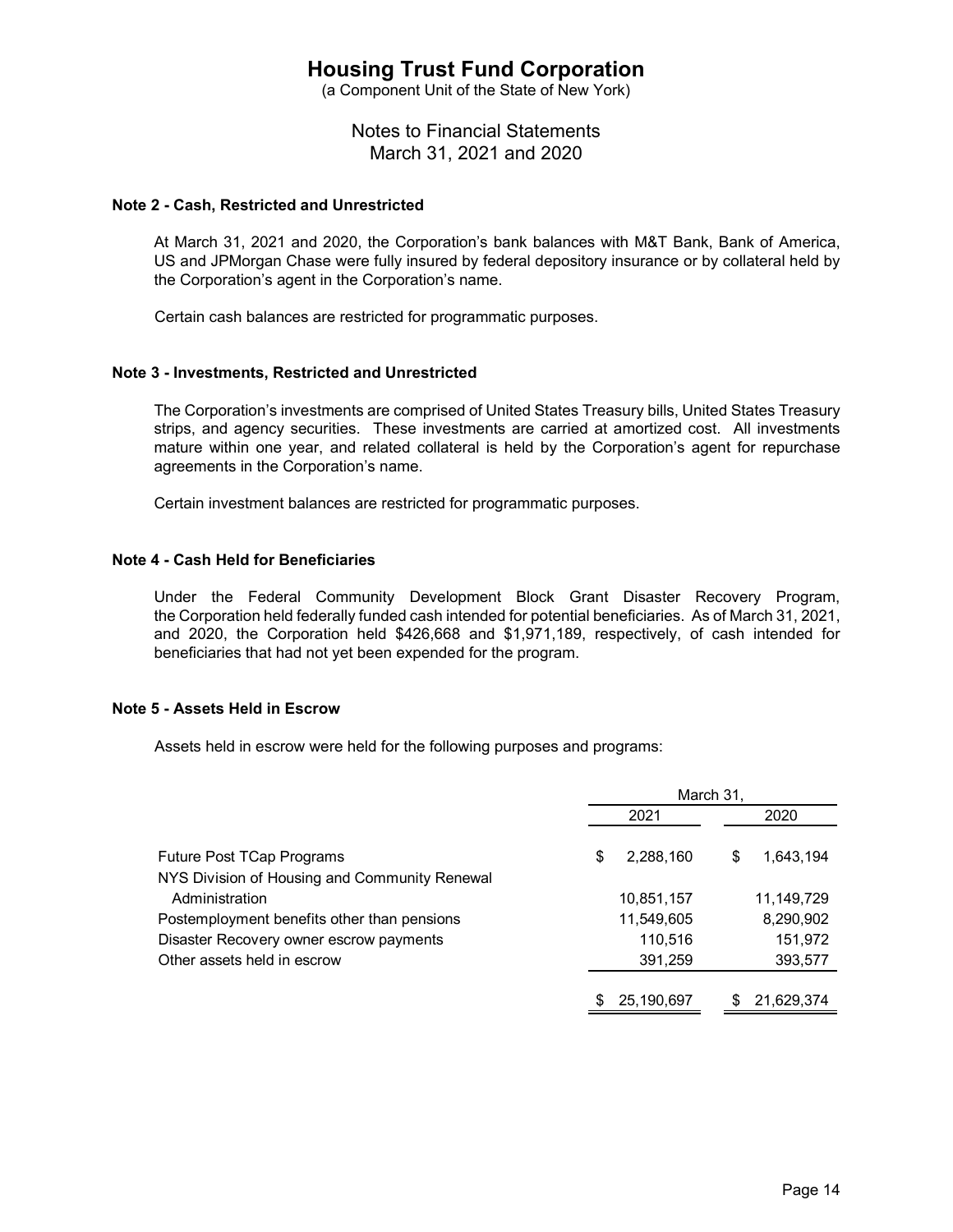(a Component Unit of the State of New York)

Notes to Financial Statements March 31, 2021 and 2020

#### **Note 6 - Mortgage Notes and Accrued Interest Receivable**

The Corporation administers numerous loan programs as described below. The collections of these mortgages are based upon payment terms contingent with the related underlying debt and regulatory agreements with the Corporation's mortgagors. These agreements call for repayments based upon available cash flows, noncompliance with the regulatory agreement with the Corporation, and other contingent events, such as upon the sale of the underlying real property. The underlying agreements generally require that each mortgagor have an annual audit of its financial statements, including a review of compliance with the regulatory agreement. The Corporation's loans and related allowances for contingent collections are as follows:

|                                               |                      |                    | March 31, 2021 |                  |                     |                 |
|-----------------------------------------------|----------------------|--------------------|----------------|------------------|---------------------|-----------------|
|                                               |                      | Allowance          | Net            |                  | Allowance           | Net             |
|                                               | Mortgage             | for                | Mortgage       | Accrued          | for                 | Accrued         |
|                                               | <b>Notes</b>         | Contingent         | <b>Notes</b>   | Interest         | Contingent          | Interest        |
| Program                                       | Receivable           | Loans              | Receivable     | Receivable       | Loans               | Receivable      |
| <b>HOME</b>                                   | 239, 194, 059<br>\$. | (239, 194, 059)    | \$             | 9,774,595<br>\$. | \$<br>(9,450,356)   | S<br>324,239    |
| Housing Assistance Fund                       | 2,000,000            | (2,000,000)        |                | 86,320           | (86, 320)           |                 |
| <b>Housing Trust Fund</b>                     | 898,061,919          | (896, 784, 800)    | 1,277,119      | 40,584,629       | (39, 116, 944)      | 1,467,685       |
| Homes for Working Families                    | 224,218,499          | (224, 173, 020)    | 45,479         | 10,993,981       | (10, 883, 798)      | 110,183         |
| Medicaid Redesign Team Program                | 76,471,060           | (76, 471, 060)     |                | 5,006,064        | (5,006,064)         |                 |
| Subsidy                                       | 24.222.871           | (24, 222, 871)     |                | 3,260,580        | (3,260,580)         |                 |
| <b>Tax Credit Assistance</b>                  | 89,357,024           | (89, 357, 024)     |                | 1.912.580        | (1,881,618)         | 30,962          |
| Turnkey                                       | 91,076,589           | (91,076,589)       |                | 598,479          | (519, 554)          | 78,925          |
| Community Development Block Grant             |                      |                    |                |                  |                     |                 |
| <b>Disaster Recovery</b>                      | 109,396,687          | (109, 396, 687)    |                | 2,817,434        | (2,777,838)         | 39,596          |
| PIP                                           | 19,066,250           | (19,066,250)       |                | 133,291          | (131, 447)          | 1,844           |
| Preventative Trouble Asset Program            | 4,422,148            | (4, 422, 148)      |                |                  |                     |                 |
| Rural Community Investment Fund               | 28.887.267           | (28.887.267)       |                | 281.672          | (281, 672)          |                 |
| Urban Community Investment Fund               | 41.381.771           | (41, 381, 771)     |                | 208.871          | (198, 796)          | 10,075          |
| New York State Tech and Development           | 3.000.000            | (3.000.000)        |                | 358,169          | (358, 169)          |                 |
| Office of Persons with Development Disability | 14,332,114           | (14, 332, 114)     |                |                  |                     |                 |
| Middle Income Housing                         | 16,637,523           | (16,637,523)       |                | 6,646            |                     | 6.646           |
| New York Housing Plan Funds                   | 172.255.682          | (172.255.682)      |                | 1.355.301        | (1,355,301)         |                 |
| <b>MIHH Settlement</b>                        | 10.965.548           | (10, 965, 548)     |                | 87,009           | (60, 373)           | 26.636          |
| Mitchell Lama                                 | 11,689,314           | (11,689,314)       |                | 55,251           | (55, 251)           |                 |
| Multifamily Preservation Program              | 2,387,823            | (2,387,823)        |                | 6,136            | (6, 136)            |                 |
| National Disaster Resilience                  | 5,500,000            | (5,500,000)        |                |                  |                     |                 |
|                                               | \$2,084,524,148      | \$ (2,083,201,550) | 1.322.598<br>S | 77.527.008<br>S  | (75, 430, 217)<br>S | 2.096.791<br>£. |

|                                               |                     |                       |                  | March 31, 2020   |                      |                |
|-----------------------------------------------|---------------------|-----------------------|------------------|------------------|----------------------|----------------|
|                                               |                     | Allowance             | Net              |                  | Allowance            | Net            |
|                                               | Mortgage            | for                   | Mortgage         | Accrued          | for                  | Accrued        |
|                                               | <b>Notes</b>        | Contingent            | <b>Notes</b>     | Interest         | Contingent           | Interest       |
| Program                                       | Receivable          | Loans                 | Receivable       | Receivable       | Loans                | Receivable     |
| <b>HOME</b>                                   | \$<br>239.075.965   | (238, 838, 535)<br>\$ | 237,430<br>s.    | 9.111.913<br>\$. | \$<br>(8,549,115)    | \$<br>562,798  |
| Housing Assistance Fund                       | 2,000,000           | (2,000,000)           |                  | 71.320           | (71, 320)            |                |
| <b>Housing Trust Fund</b>                     | 859.493.898         | (858.149.934)         | 1.343.964        | 37.956.554       | (36.023.775)         | 1.932.779      |
| Homes for Working Families                    | 215,948,138         | (214, 802, 495)       | 1,145,643        | 9,915,039        | (9,643,847)          | 271,192        |
| Medicaid Redesign Team Program                | 75,341,817          | (75, 341, 817)        |                  | 4,386,736        | (4,377,386)          | 9,350          |
| Subsidy                                       | 24.222.871          | (24, 222, 871)        |                  | 3.022.963        | (3,018,213)          | 4.750          |
| <b>Tax Credit Assistance</b>                  | 89,138,331          | (89, 138, 331)        |                  | 1,936,132        | (1,799,573)          | 136,559        |
| Turnkey                                       | 91,079,739          | (91,076,589)          | 3.150            | 410.837          | (375, 893)           | 34,944         |
| <b>Community Development Block Grant</b>      |                     |                       |                  |                  |                      |                |
| <b>Disaster Recovery</b>                      | 99,689,737          | (99, 689, 737)        |                  | 2,194,927        | (2, 194, 927)        |                |
| PIP                                           | 15.937.797          | (15.937.797)          |                  | 102.083          | (102, 083)           |                |
| Preventative Trouble Asset Program            | 3,938,221           | (3,938,221)           |                  |                  |                      |                |
| Rural Community Investment Fund               | 23,506,566          | (23, 506, 566)        |                  | 191.256          | (178, 698)           | 12,558         |
| Urban Community Investment Fund               | 27,054,232          | (27,054,232)          |                  | 112,333          | (91,998)             | 20,335         |
| New York State Tech and Development           | 3.000.000           | (3.000.000)           |                  | 328.169          | (328, 169)           |                |
| Office of Persons with Development Disability | 11,839,044          | (11, 839, 044)        |                  | 43.443           | (43, 443)            |                |
| Middle Income Housing                         | 9,334,600           | (9,334,600)           |                  |                  |                      |                |
| New York Housing Plan Funds                   | 145.876.362         | (145.876.362)         |                  | 603.197          | (603, 197)           |                |
| <b>MIHH Settlement</b>                        | 9,024,602           | (9,024,602)           |                  | 15,000           |                      | 15,000         |
| Mitchell Lama                                 | 11,689,314          | (11,689,314)          |                  | 41,134           | (36, 834)            | 4,300          |
| Multifamily Preservation Program              | 2,344,632           | (2,344,632)           |                  |                  |                      |                |
| National Disaster Resilience                  | 5,500,000           | (5,500,000)           |                  |                  |                      |                |
|                                               | 1,965,035,866<br>\$ | \$ (1,962,305,679)    | 2,730,187<br>\$. | 70,443,036<br>\$ | (67, 438, 471)<br>\$ | s<br>3.004.565 |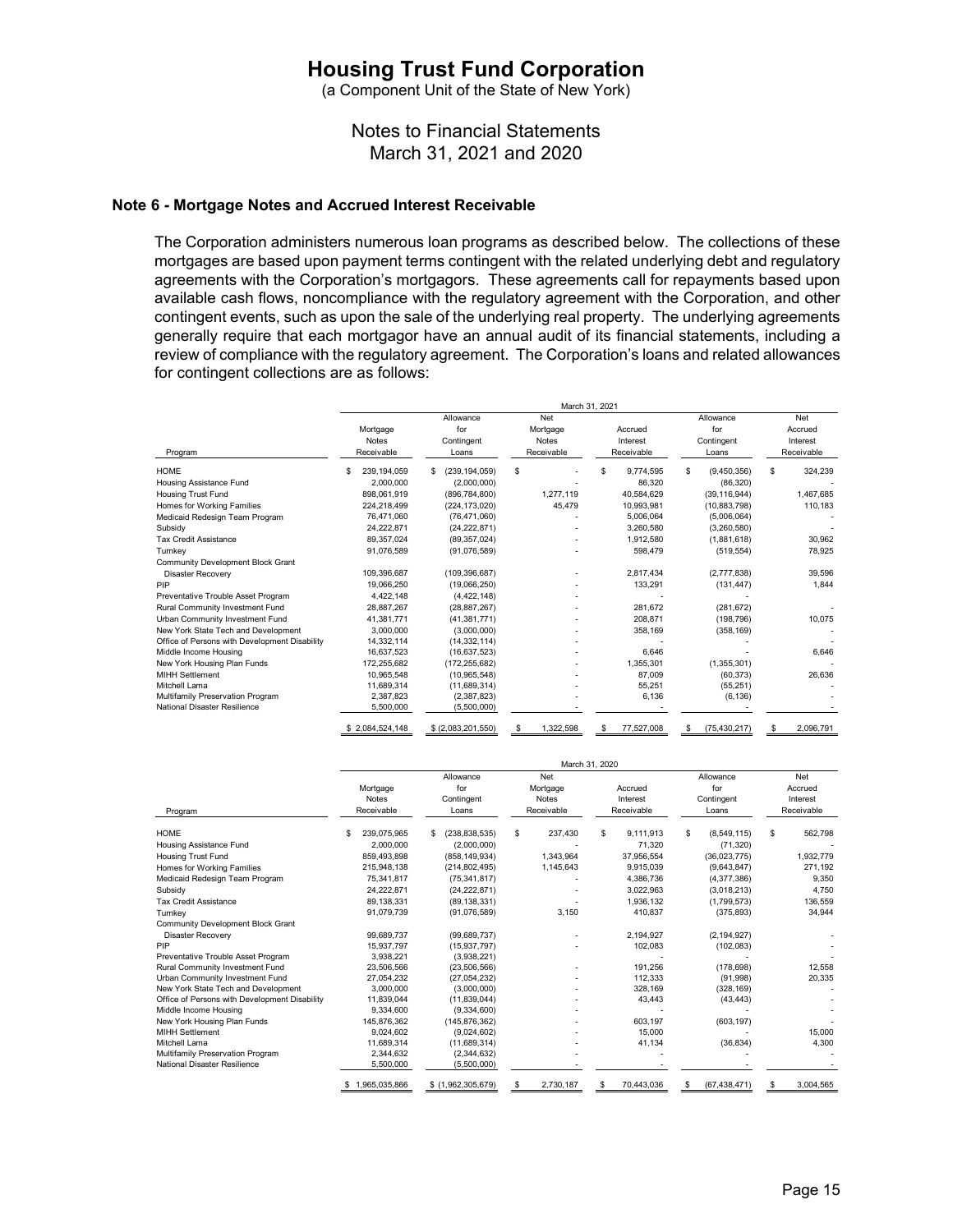(a Component Unit of the State of New York)

Notes to Financial Statements March 31, 2021 and 2020

#### **Note 7 - Unearned Revenue**

The Corporation's unearned revenue is as follows:

|                                                | March 31, |           |  |           |
|------------------------------------------------|-----------|-----------|--|-----------|
|                                                |           | 2021      |  | 2020      |
| Housing Choice Voucher                         | \$        | 4,233,410 |  | 4,002,256 |
| <b>Community Block Grant Disaster Recovery</b> |           | 537,184   |  | 2,107,908 |
| Program Income                                 |           | 2,324,358 |  | 1,808,715 |
|                                                | \$        | 7,094,952 |  | 7,918,879 |

The Corporation administers Federal Section 8 Housing Choice Voucher and Related Programs. The Corporation holds Family Self-Sufficiency (FSS) funds on behalf of Section 8 participants. The Corporation is required to disburse the funds to the participants upon completion of certain goals approved by the Corporation, or if the participant fails to complete the program, funds are recognized as additional revenue subject to the restrictions of these programs. The amount of funds held by the Corporation for the Federal Section 8 Housing Choice Voucher and FSS programs is included in restricted cash and restricted investments.

Under the Federal Community Development Block Grant Disaster Recovery Program, the unearned revenue mainly represents federally funded cash intended for potential beneficiaries (see Note 4).

The Corporation receives program income under various programs, which is required to be used for that program. Unearned revenue from program income represents amounts collected and not yet disbursed.

#### **Note 8 - Retirement Plan**

#### *Plan Description and Benefits Provided*

The Corporation participates in the New York State and Local Employees' Retirement System (ERS), which is administered by the Office of the New York State Comptroller. The net position of ERS is held in the New York State Common Retirement Fund (the Fund), which was established to hold all assets and record changes in fiduciary net position allocated to ERS. The Comptroller of the State of New York serves as the Trustee of the Fund and is the administrative head of ERS. ERS is a cost-sharing, multiple-employer, defined benefit pension plan. The Public Employees' Group Life Insurance Plan (GLIP) provides death benefits in the form of life insurance.

ERS issues a publicly available financial report that includes financial statements, expanded disclosures, and required supplementary information for ERS. The report may be obtained by writing to the New York State and Local Retirement System, Office of the State Comptroller, 110 State Street, Albany, New York, 12244-0001 or at www.osc.state.ny.us/pension/cafr.htm.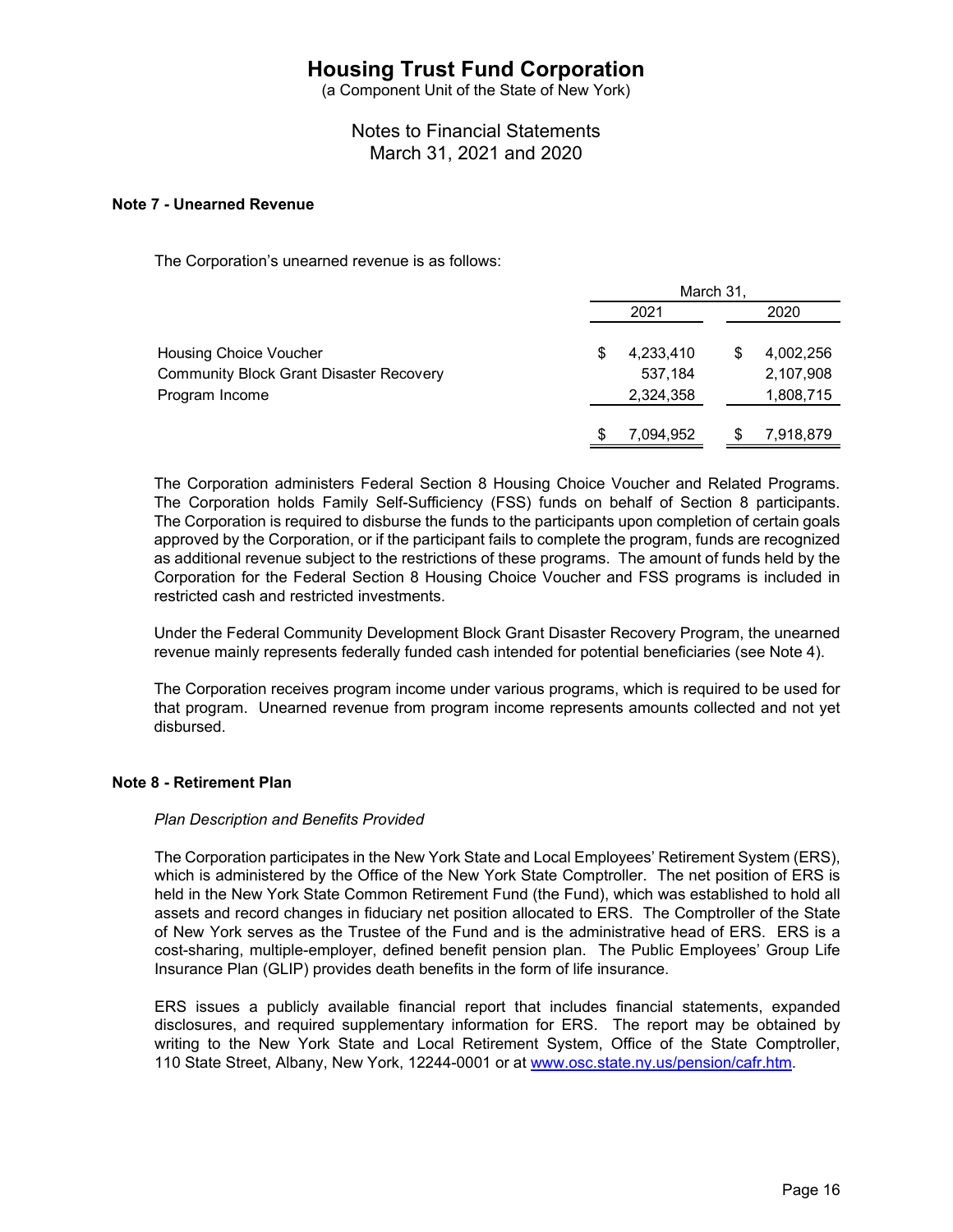(a Component Unit of the State of New York)

Notes to Financial Statements March 31, 2021 and 2020

### **Note 8 - Retirement Plan - Continued**

#### *Plan Benefits*

ERS provides retirement benefits, as well as death and disability benefits. Retirement benefits are established by the New York State Retirement and Social Security Law (RSSL) and are dependent upon the point in time at which the employees last joined ERS. The RSSL has established distinct classes of membership. ERS uses a tier concept as follows:

- Tier 1 Those persons who last became members before July 1, 1973.
- Tier 2 Those persons who last became members on or after July 1, 1973, but before July 27, 1976.
- Tier 3 Generally, those persons who are State correction officers who last became members on or after July 27, 1976, but before January 1, 2010, and all others who last became members on or after July 27, 1976, but before September 1, 1983.
- Tier 4 Generally, except for correction officers, those persons who last became members on or after September 1, 1983, but before January 1, 2010.
- Tier 5 Those persons who last became members on or after January 1, 2010, but before April 1, 2012.
- Tier 6 Those persons who first became members on or after April 1, 2012.

Generally, members of ERS may retire at age 55; however, members of Tiers 2, 3, and 4 will receive a reduced benefit if they retire before age 62 with less than 30 years of service. Tier 5 members must be 62 years of age with at least 10 years of service credit to retire with full benefits. The full benefit age for Tier 6 is 63 for ERS members. Tier 6 members with 10 years of service or more can retire as early as age 55 with reduced benefits. A member with less than five years of service may withdraw and obtain a refund, including interest, of the accumulated employee contributions. Members who joined ERS prior to January 1, 2010, generally need five years of service to be 100 percent vested. Members who joined on or after January 1, 2010 need 10 years of service credit to be 100 percent vested.

Typically, the benefit for members in all Tiers within ERS is 1.67 percent of final average salary for each year of service if the member retires with less than 20 years. If a Tier 1 or 2 member retires with 20 or more years of service, the benefit is 2 percent of final average salary for each year of service. If a Tier 3, 4, or 5 member retires with between 20 and 30 years of service, the benefit is 2 percent of final average salary for each year of service. If a Tier 3, 4, or 5 member retires with more than 30 years of service, an additional benefit of 1.5 percent of final average salary is applied for each year of service over 30 years. Final average salary for Tiers 1 through 5 is the average of the wages earned in the three highest consecutive years of employment. Each year used in the final average salary calculation is limited to no more than 20 percent of the previous year (Tier 1) or no more than 20 percent of the average of the previous two years (Tier 2). For Tier 3, 4, and 5 members, each year used in the final average salary calculation is limited to no more than 10 percent of the average of the previous two years. The benefit for Tier 6 members who retire with 20 years of service is 1.75 percent of final average salary for each year of service. If a Tier 6 member retires with more than 20 years of service, an additional benefit of 2 percent of final average salary is applied to each year of service over 20 years. The final average salary for a Tier 6 member is computed as the average of the wages earned in the five highest consecutive years. Each year of final average salary is limited to no more than 10 percent of the average of the previous four years.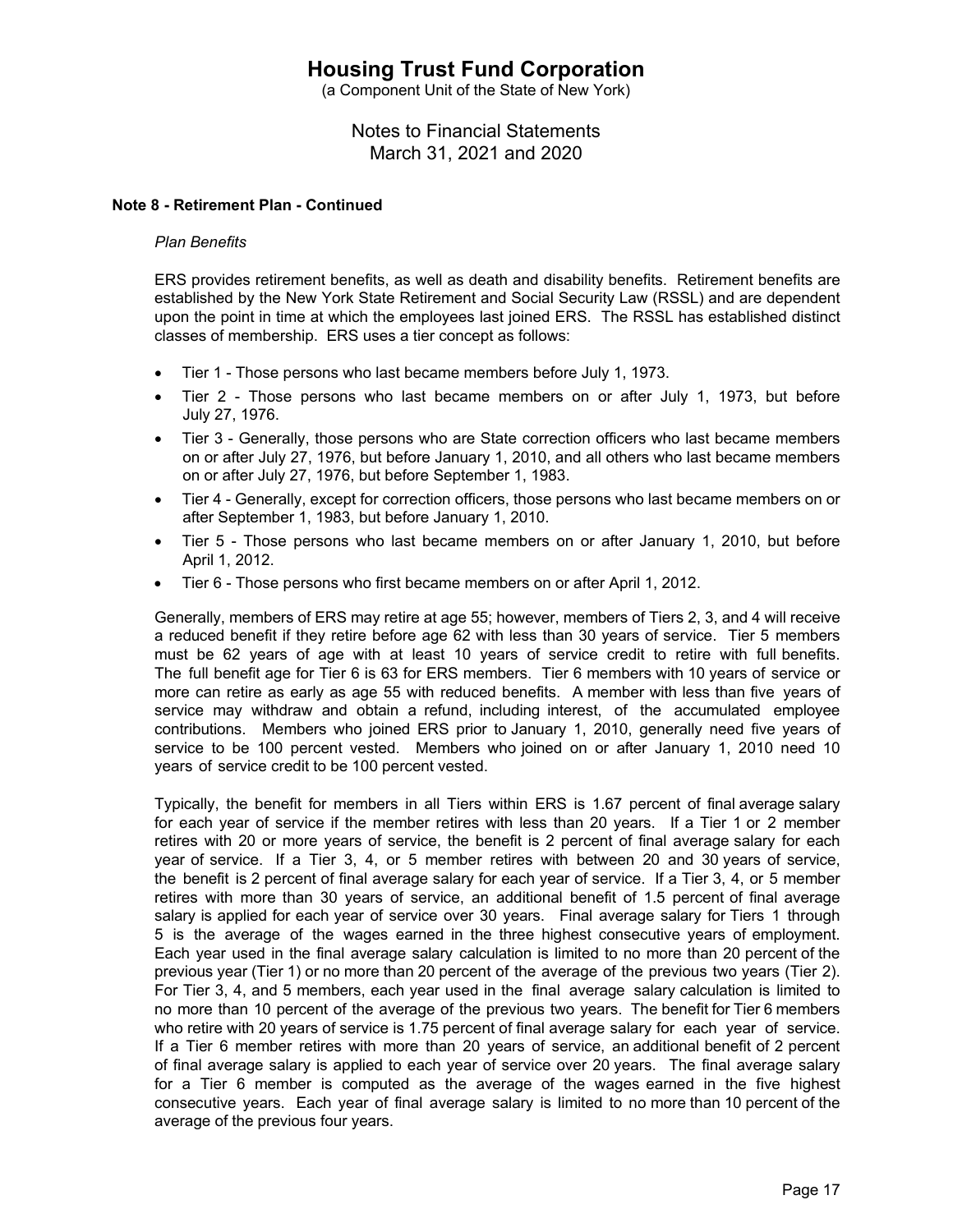(a Component Unit of the State of New York)

Notes to Financial Statements March 31, 2021 and 2020

### **Note 8 - Retirement Plan - Continued**

### *Plan Benefits* - *Continued*

An automatic post-employment benefit is provided annually to pensioners who have attained age 62 and have been retired for five years; to pensioners who have attained age 55 and have been retired for ten years; to all disability pensioners, regardless of age, who have been retired for five years; to ERS recipients of an accidental death benefit, regardless of age, who have been receiving such benefit for five years; and the spouse of a deceased retiree receiving a lifetime benefit under an option elected by the retiree at retirement. An eligible spouse is entitled to one- half the cost-of-living adjustment amount that would have been paid to the retiree when the retiree would have met the eligibility criteria. This cost-of-living adjustment is a percentage of the annual retirement benefit of the eligible member as computed on a base benefit amount not to exceed \$18,000 of the annual retirement benefit. The cost- of-living percentage shall be 50 percent of the annual Consumer Price Index as published by the U.S. Bureau of Labor but cannot be less than 1 percent or greater than 3 percent.

### *Contributions*

Employee contribution requirements depend upon the point in time at which an employee last joined ERS. Most Tier 1 and Tier 2 members are not required to make employee contributions. Employees in Tiers 3, 4, and 5 are required to contribute 3 percent of their salary, however, as a result of Article 19 of the RSSL, eligible Tier 3 and 4 employees who have ten or more years of membership or credited service within ERS are not required to contribute. The Tier 6 contribution rate varies from 3 percent to 6 percent depending on salary. Tiers 5 and 6 members are required to contribute for all years of service. Members cannot be required to begin contributing or to make increased contributions beyond what was required when their memberships began.

Participating employers are required under the RSSL to contribute to ERS at an actuarially determined rate adopted annually by the Comptroller. The average contribution rate for ERS for the fiscal year ended March 31, 2020 was approximately 14.6 percent of payroll.

The required contributions for the current year and two preceding years were:

| 2021 | S. | 1,470,633 |
|------|----|-----------|
| 2020 |    | 1,538,449 |
| 2019 |    | 1,728,067 |

The Corporation's contributions made to ERS were equal to 100% of the contributions required for each year.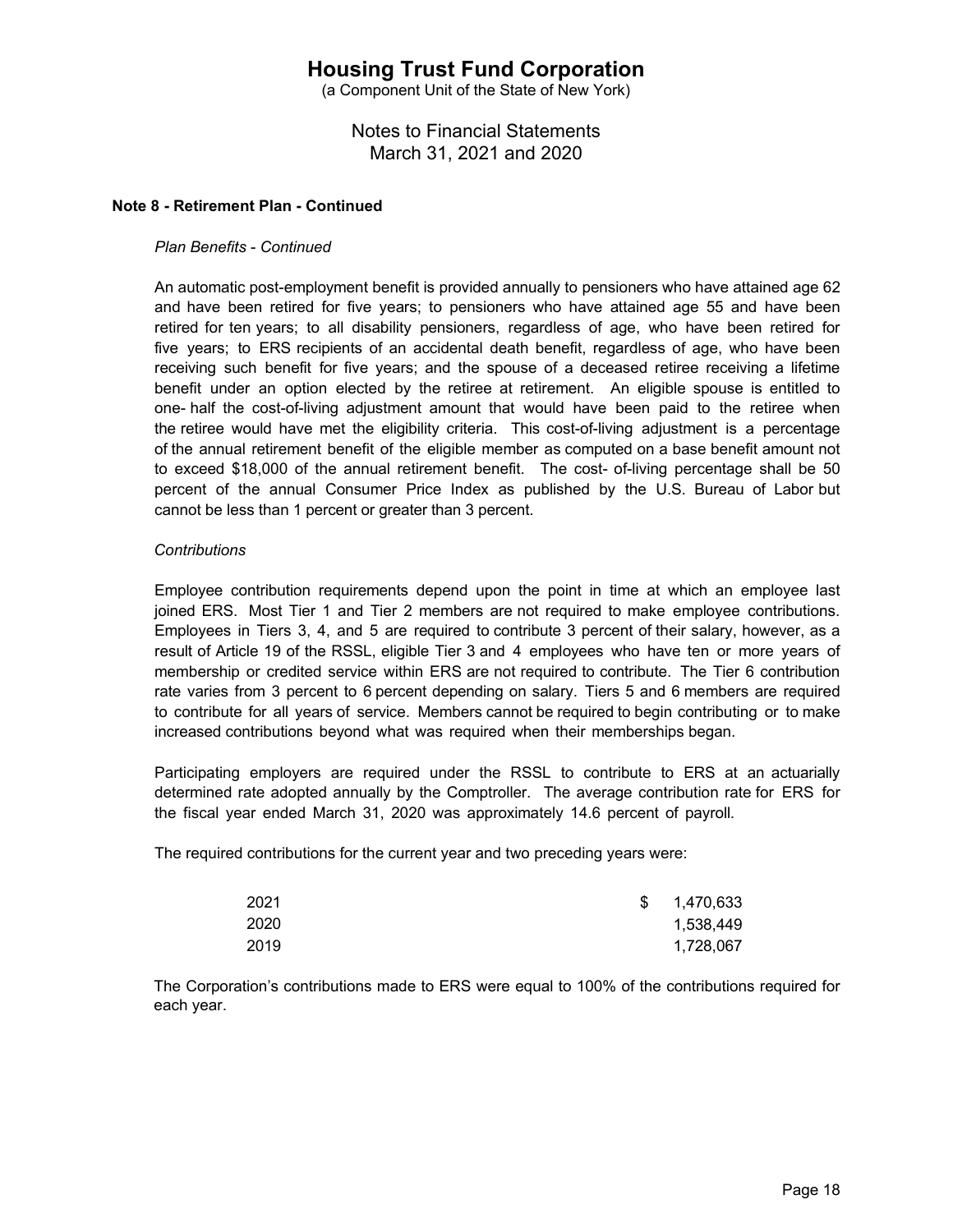(a Component Unit of the State of New York)

# Notes to Financial Statements March 31, 2021 and 2020

#### **Note 8 - Retirement Plan - Continued**

*Pension Liabilities, Pension Expense, and Deferred Outflows of Resources, and Deferred Inflows of Resources Related to Pensions* 

At March 31, 2021 and 2020, the Corporation reported liabilities of \$12,068,283 and \$3,562,638 for its proportionate share of the net pension liability, respectively. The net pension liability was measured as of March 31, 2020 and 2019, and the total pension liability used to calculate the net pension liability was determined by an actuarial valuation as of that date. The Corporation's proportion of the net pension liability was based on a projection of the Corporation's long-term share of contributions to the pension plan relative to the projected contributions of all participating members, actuarially determined.

At March 31, 2021 and 2020, the Corporation's proportion was 0.0455741% and 0.0502821%, respectively.

For the years ended March 31, 2021 and 2020, the Corporation recognized pension expense of \$3,920,688 and \$2,170,682, respectively.

At March 31, 2021 and 2020, the Corporation reported deferred outflows of resources and deferred inflows of resources related to pensions from the following sources:

|                                                                                                                                                          | March 31, 2021 |                                      |                                     |           |                                      | March 31, 2020     |                                     |           |  |
|----------------------------------------------------------------------------------------------------------------------------------------------------------|----------------|--------------------------------------|-------------------------------------|-----------|--------------------------------------|--------------------|-------------------------------------|-----------|--|
|                                                                                                                                                          |                | Deferred<br>Outflows of<br>Resources | Deferred<br>Inflows of<br>Resources |           | Deferred<br>Outflows of<br>Resources |                    | Deferred<br>Inflows of<br>Resources |           |  |
| Differences between expected and actual experience<br>Change of assumptions                                                                              | \$             | 710.267<br>242.998                   | \$                                  | 209.825   | \$                                   | 701.558<br>895.502 | \$                                  | 239.153   |  |
| Net difference between projected and actual investment<br>earnings on pension plan investments<br>Changes in proportion and differences between employer |                | 6.186.788                            |                                     |           |                                      |                    |                                     | 914,370   |  |
| contributions and proportionate share of contributions                                                                                                   |                | 200.220                              |                                     | 854.019   |                                      | 415.984            |                                     | 650,825   |  |
| Total                                                                                                                                                    |                | 7.340.273                            |                                     | 1.063.844 |                                      | 2.013.044          |                                     | 1.804.348 |  |

The amounts reported as deferred outflows of resources and deferred inflows of resources related to pensions will be recognized in pension expense as follows:

| For the year ending March 31, |    |           |
|-------------------------------|----|-----------|
| 2021                          | \$ | 960,309   |
| 2022                          |    | 1,513,340 |
| 2023                          |    | 2,111,494 |
| 2024                          |    | 1,691,286 |
|                               |    |           |
|                               | S  | 6,276,429 |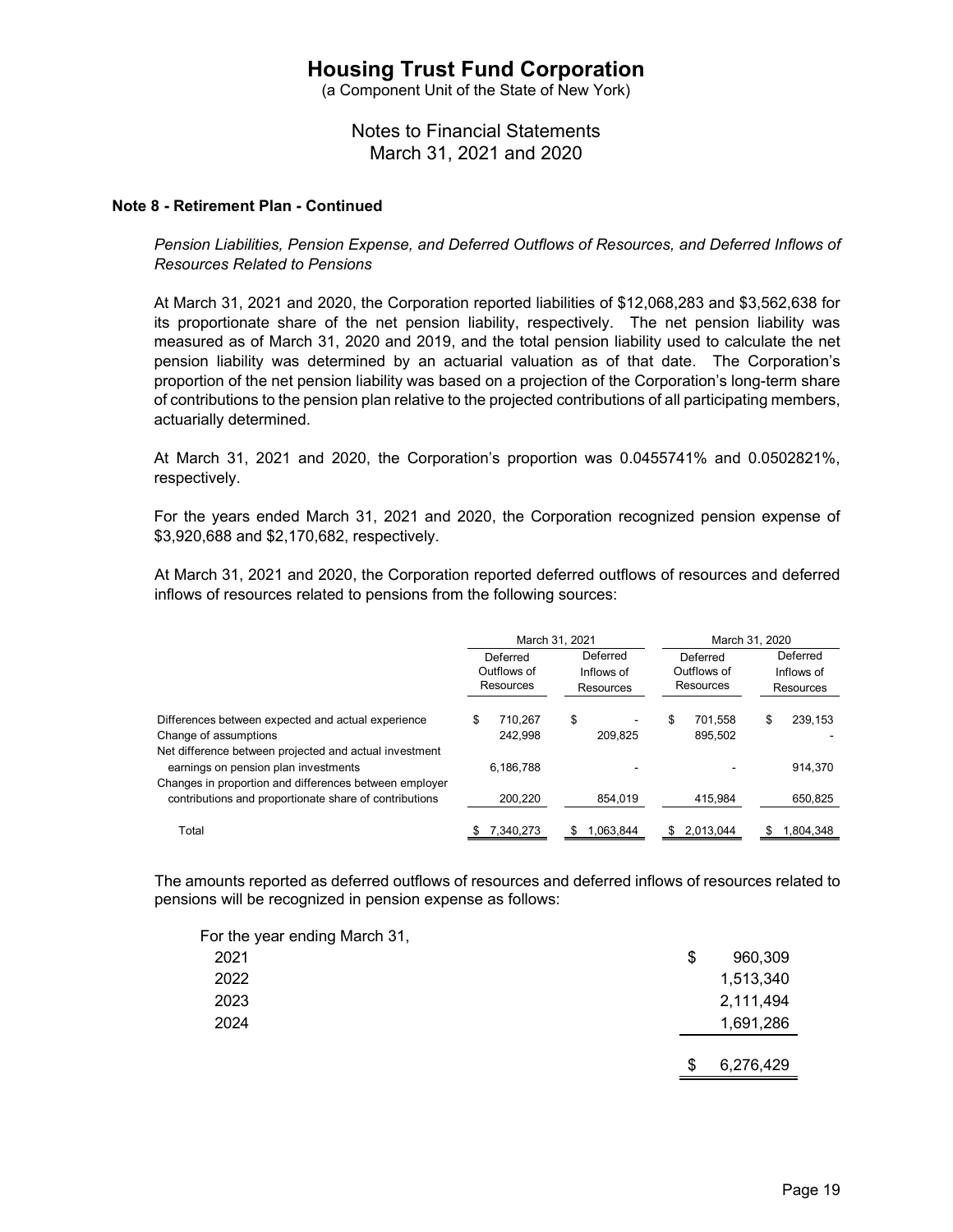(a Component Unit of the State of New York)

Notes to Financial Statements March 31, 2021 and 2020

### **Note 8 - Retirement Plan - Continued**

#### *Actuarial Assumptions*

The total pension liability at March 31, 2021 and 2020 was determined by using an actuarial valuation as of April 1, 2019 and 2018, with update procedures used to roll forward the total pension liability to March 31, 2020 and 2019.

The actuarial valuations used the following actuarial assumptions. The assumptions are consistent from year to year, except as noted:

| Inflation Rate                                                 | 2.5 percent                                                                                            |
|----------------------------------------------------------------|--------------------------------------------------------------------------------------------------------|
| <b>Salary Scale</b>                                            | 4.2 percent, index by service                                                                          |
| Investment rate of return, including inflation<br>2021<br>2020 | 6.8% percent compounded annually, net of expenses<br>7.0% percent compounded annually, net of expenses |
| Decrement                                                      | Based on FY 2010-2015 experience                                                                       |
| <b>Actuarial Cost Method</b>                                   | Entry age normal                                                                                       |
| Mortality improvement                                          | Society of Actuaries Scale MP 2018                                                                     |

The long-term expected rate of return on pension plan investments was determined using a building block method in which best estimate ranges of expected future real rates of return (expected returns net of investment expense and inflation) are developed for each major asset class. These ranges are combined to produce the long-term expected rate of return by weighting the expected future real rates of return by the target asset allocation percentage and by adding expected inflation. Best estimates of arithmetic real rates of return for each major asset class included in the target asset allocation as of March 31, 2020 are summarized below:

| Asset Type                 | Target<br>Allocation | Long-Term<br>Expected<br><b>Real Rate</b> |
|----------------------------|----------------------|-------------------------------------------|
| Domestic equity            | 36.00%               | 4.05%                                     |
| International equity       | 14.00%               | 6.15%                                     |
| Private equity             | 10.00%               | 6.75%                                     |
| Real estate                | 10.00%               | 4.95%                                     |
| Absolute return strategies | 2.00%                | 3.25%                                     |
| Opportunistic portfolio    | 3.00%                | 4.65%                                     |
| Real assets                | 3.00%                | 5.95%                                     |
| Bonds and mortgages        | 17.00%               | 0.75%                                     |
| Cash                       | 1.00%                | $0.00\%$                                  |
| Inflation-Indexed bonds    | 4.00%                | 0.50%                                     |
|                            | 100.00%              |                                           |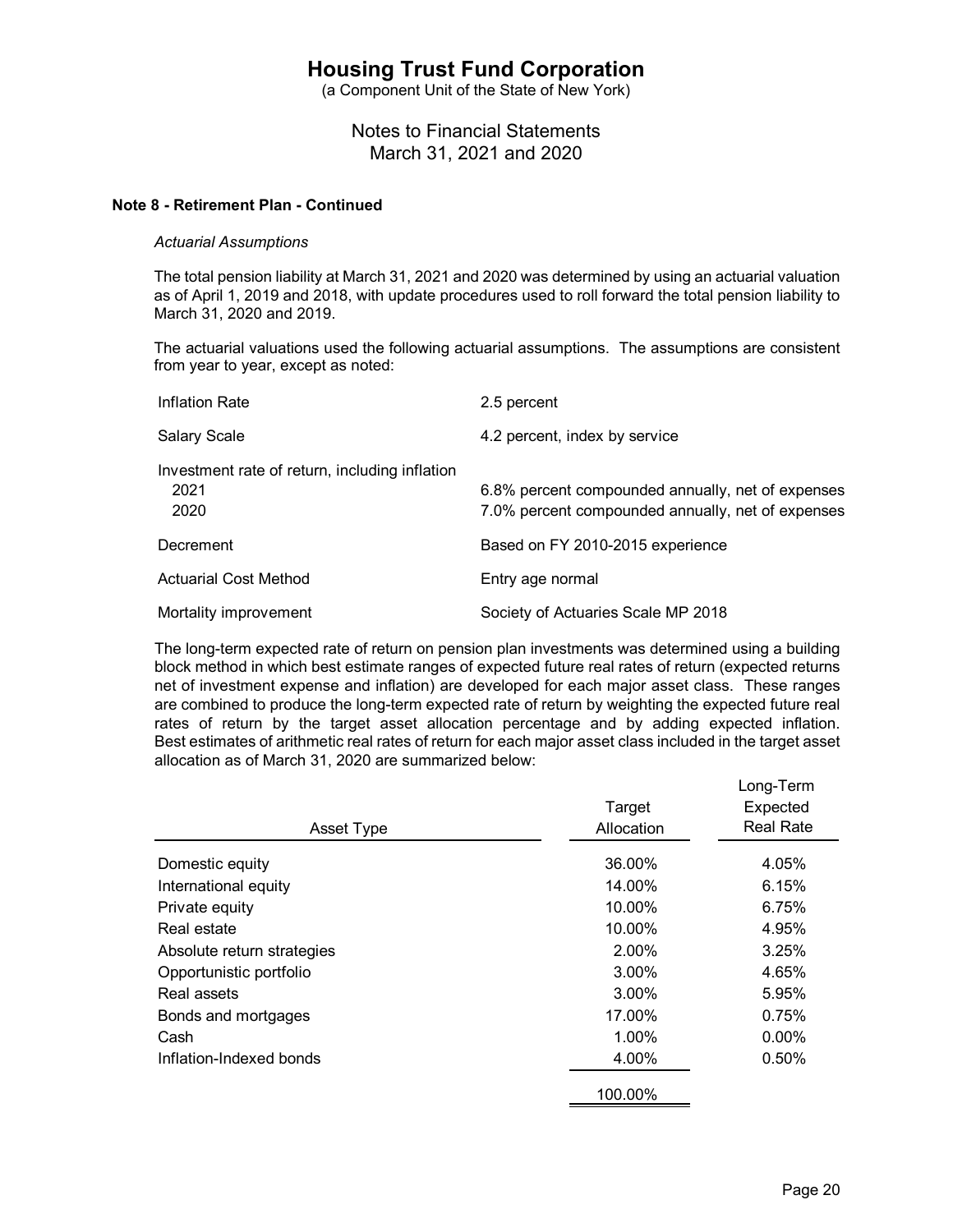(a Component Unit of the State of New York)

# Notes to Financial Statements March 31, 2021 and 2020

### **Note 8 - Retirement Plan - Continued**

#### *Discount Rate*

The discount rate used to calculate the total pension liability was 6.80% and 7.00% as of March 31, 2021 and March 31, 2020, respectively. The projection of cash flows used to determine the discount rate assumes that contributions from plan members will be made at the current contribution rates and that contributions from employers will be made at statutorily required rates, actuarially. Based upon the assumptions, the System's fiduciary net position was projected to be available to make all projected future benefit payments of current plan members. Therefore, the long-term expected rate of return on pension plan investments was applied to all periods of projected benefit payments to determine the total pension liability.

#### *Sensitivity of the Proportionate Share of the Net Pension Liability to the Discount Rate Assumption*

The following presents the Corporation's proportionate share of the net pension liability as of March 31, 2021 calculated using the discount rate of 6.80%, as well as what the Corporation's proportionate share of the net pension liability would be if it were calculated using a discount rate that is 1-percentage point lower (5.80%) or 1-percentage-point higher (7.80%) than the current rate:

|                                          |              | Current         |    |             |
|------------------------------------------|--------------|-----------------|----|-------------|
|                                          | 1% Decrease  | <b>Discount</b> |    | 1% Increase |
|                                          | $(5.80\%)$   | $(6.80\%)$      |    | (7.80%)     |
| Corporation's proportionate share of the |              |                 |    |             |
| net pension liability                    | \$22,148,706 | \$12,068,283    | S. | 2.784.170   |

#### *Pension Plan Fiduciary Net Position*

The components of the current-year net pension liability of the Employees' Retirement System as of March 31, 2020 were as follows (dollars in thousands):

| Employers' net pension liability                                        | March 31,                      |                                  |  |  |
|-------------------------------------------------------------------------|--------------------------------|----------------------------------|--|--|
|                                                                         | 2020                           | 2019                             |  |  |
| Employers' total pension liability<br>Plan net position                 | \$194,596,261<br>(168,115,682) | \$189,803,429<br>(182, 718, 124) |  |  |
|                                                                         | 26,480,579                     | 7,085,305                        |  |  |
| Ratio of plan net position to the<br>employers' total pension liability | 86.4%                          | 96.3%                            |  |  |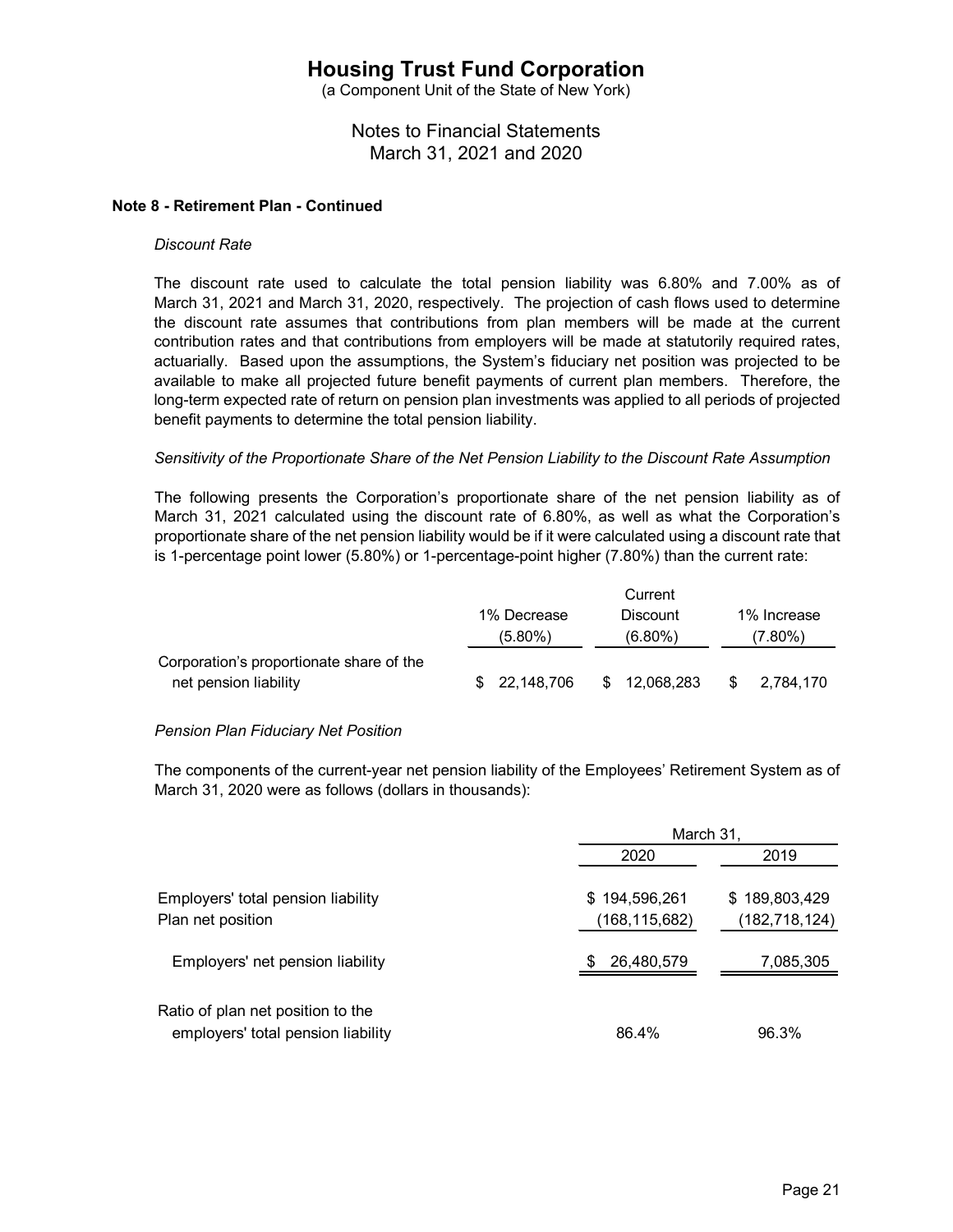(a Component Unit of the State of New York)

Notes to Financial Statements March 31, 2021 and 2020

#### **Note 9 - Postemployment Benefits Other Than Pensions**

#### **Plan Description and Benefits Provided**

*Plan Description:* The Corporation administers a single-employer defined-benefit postemployment healthcare plan. Spouses are eligible for coverage under the plan and benefits may continue to the surviving spouses.

*Benefits Provided:* Retirees eligible for a retirement benefit under New York State Health Insurance Plan (NYSHIP) may elect to continue participating in Corporation health plans. The Corporation pays 90% of member premiums and 75% of dependent premiums.

*Employees covered by benefits terms*: At March 31, 2021 (the census date), the following employees were covered by the benefits terms:

| Inactive employees or beneficiaries currently receiving benefit payments | 15  |
|--------------------------------------------------------------------------|-----|
| Inactive employees entitled but not yet receiving benefits               | -   |
| Active employees                                                         | 138 |
| Total                                                                    | 153 |

*Assets:* The Corporation has not accumulated plan assets in an irrevocable trust designated for plan participants.

#### **Net OPEB Liability**

The Corporation's net OPEB liability was measured as of March 31, 2021 and 2020, and the total OPEB liability used to calculate the net OPEB liability was determined by an actuarial valuation as of that date.

*Actuarial Assumptions:* The total OPEB liability in the March 31, 2021 and 2020 actuarial valuation was determined using the following actuarial assumptions, applied to all periods included in the measurement, unless otherwise specified:

| Inflation                                                                                        | 2.5 percent                                                       |
|--------------------------------------------------------------------------------------------------|-------------------------------------------------------------------|
| Aggregate salary increases                                                                       | 3.80 percent                                                      |
| Discount rate, based on 20 year, tax exempt,<br>high quality municipal bond rate<br>2021<br>2020 | 2.27 percent<br>2.48 percent                                      |
| Individual salary increases based on<br><b>NYERS</b> assumptions                                 | 3.80 percent                                                      |
| Mortality rates<br>2021<br>2020                                                                  | SOA Pub-2010 Tables<br>RPH-2014 with the MP 2018 projection scale |
| Healthcare cost trend rates<br>2021                                                              | 4.50%<br>over 5 years                                             |
| 2020                                                                                             | 4.95%<br>over 5 years                                             |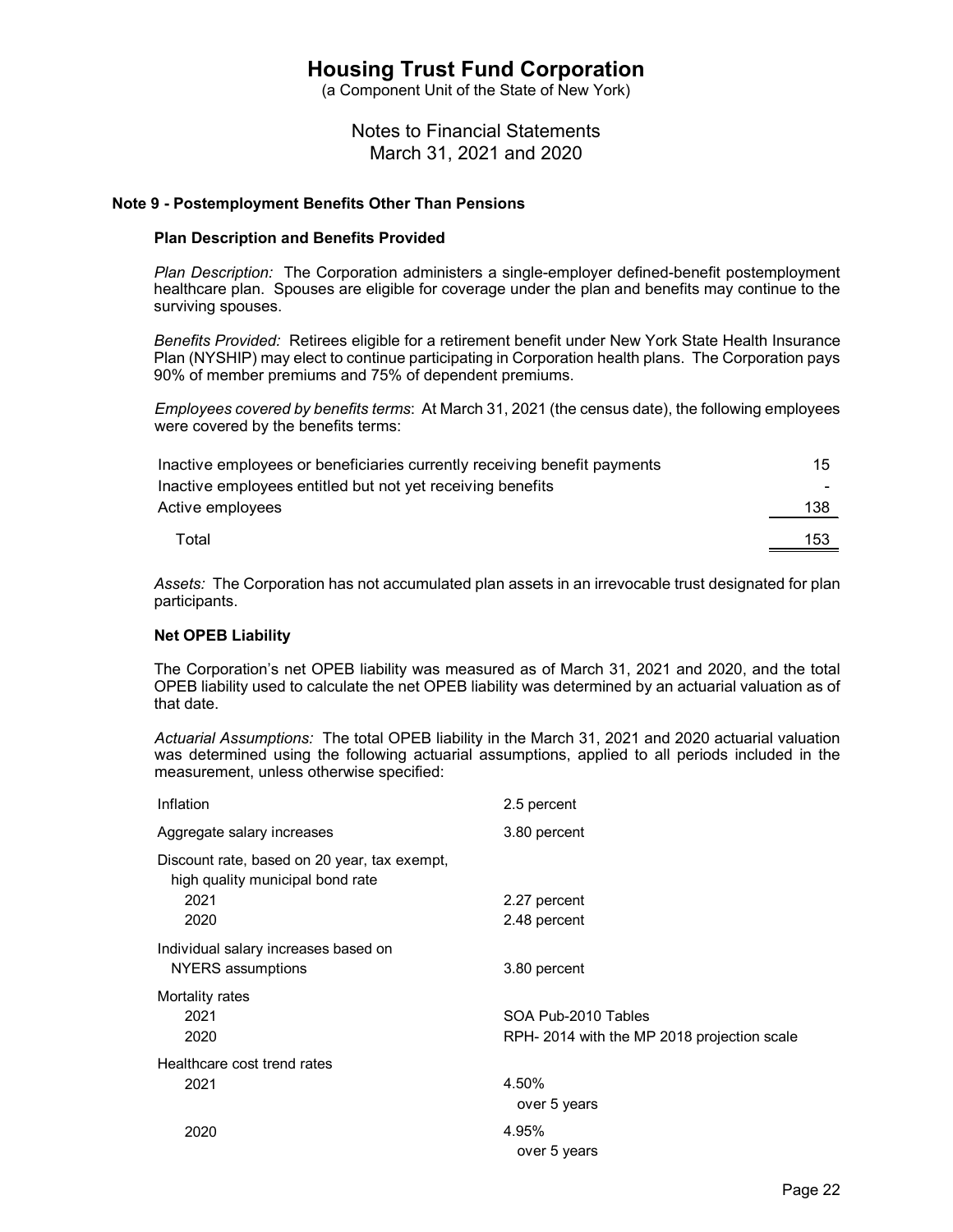(a Component Unit of the State of New York)

# Notes to Financial Statements March 31, 2021 and 2020

### **Note 9 - Postemployment Benefits Other Than Pensions - Continued**

### **Changes in the Net OPEB Liability**

|                                                    | March 31,         |            |  |  |  |  |
|----------------------------------------------------|-------------------|------------|--|--|--|--|
|                                                    | 2021              | 2020       |  |  |  |  |
| Balance, beginning of year                         | 11,410,634<br>\$. | 8,282,653  |  |  |  |  |
| Changes for the year                               |                   |            |  |  |  |  |
| Service cost                                       | 1,715,266         | 1,297,029  |  |  |  |  |
| Interest                                           | 323.454           | 324,987    |  |  |  |  |
| Differences between expected and actual experience | (512,585)         | 37,986     |  |  |  |  |
| Changes in assumptions                             | (1,933,537)       | 1,622,255  |  |  |  |  |
| Benefit payments                                   | (144, 244)        | (120, 191) |  |  |  |  |
| Implicit subsidy fulfilled                         | (22, 611)         | (34,085)   |  |  |  |  |
| Net change                                         | (574,257)         | 3,127,981  |  |  |  |  |
| Balance, end of year                               | 10,836,377        | 11,410,634 |  |  |  |  |
|                                                    |                   |            |  |  |  |  |

*Sensitivity of the OPEB liability to changes in the discount rate:* The following presents the total OPEB liability of the Corporation at March 31, 2021, as well as what the Corporation's OPEB liability would be if it were calculated using a discount rate that is one percentage point lower (1.27%) or one percentage point higher (3.27%) than the current discount rate:

|                      |                         | Current                  |                      |  |  |  |  |  |
|----------------------|-------------------------|--------------------------|----------------------|--|--|--|--|--|
|                      | 1% Decrease<br>$1.27\%$ | <b>Discount</b><br>2.27% | 1% Increase<br>3.27% |  |  |  |  |  |
| Total OPEB liability | 13,035,198<br>S.        | \$ 10,836,377            | 9,098,213<br>\$.     |  |  |  |  |  |

*Sensitivity of the OPEB liability to changes in the healthcare cost trend rates:* The following presents the total OPEB liability of the Corporation at March 31, 2021, as well as what the Corporation's OPEB liability would be if it were calculated using healthcare cost trend rates that are one percentage point lower or one percentage point higher than current healthcare cost trend rates than the current healthcare cost trend rates:

|                      | 1% Decrease |              |  | Trend Rate    |  | 1% Increase   |  |
|----------------------|-------------|--------------|--|---------------|--|---------------|--|
|                      | 4.50%       |              |  | 5.50%         |  | 6.50%         |  |
| Total OPEB liability |             | \$ 8.703.827 |  | \$ 10.836.377 |  | \$ 13.712.732 |  |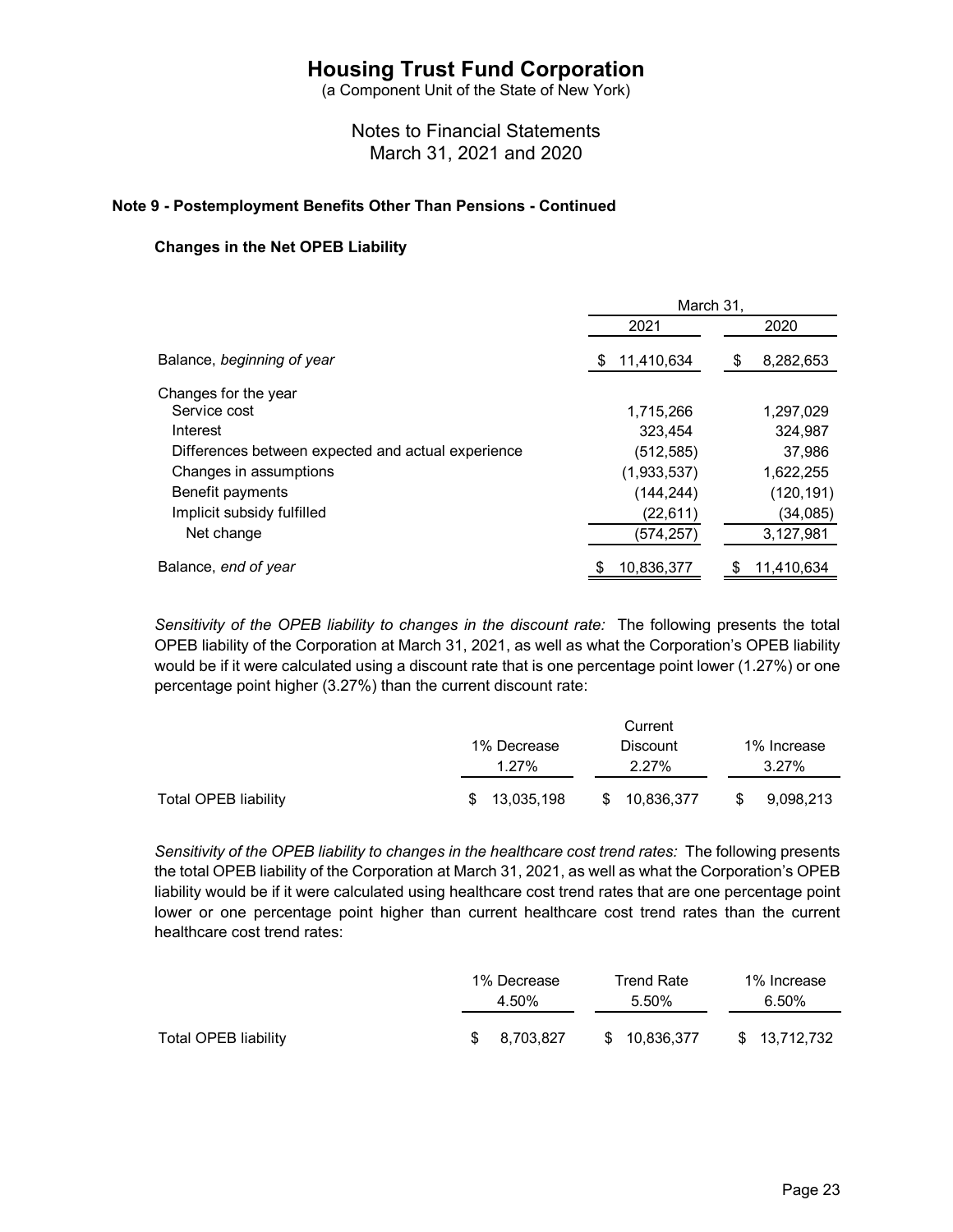(a Component Unit of the State of New York)

Notes to Financial Statements March 31, 2021 and 2020

### **Note 9 - Postemployment Benefits Other Than Pensions - Continued**

### **OPEB Expense and Deferred Outflows of Resources and Deferred Inflows of Resources Related to OPEB**

For the years ended March 31, 2021 and 2020, the Corporation recognized an OPEB expense of \$1,839,462 and \$1,635,840, respectively. As of March 31, 2021 and 2020, the Corporation reported deferred outflows of resources and deferred inflows of resources related to OPEB from the following sources:

|                              | March 31, 2021 |           |            | March 31, 2020 |           |             |    |            |
|------------------------------|----------------|-----------|------------|----------------|-----------|-------------|----|------------|
|                              | Deferred       |           | Deferred   |                |           | Deferred    |    | Deferred   |
|                              | Outflows of    |           | Inflows of |                |           | Outflows of |    | Inflows of |
|                              |                | Resources | Resources  |                | Resources |             |    | Resources  |
| Differences between expected |                |           |            |                |           |             |    |            |
| and actual experience        | \$             | 32.272    | S          | 1.875.468      | \$        | 35.129      | \$ | 1.541.298  |
| Change of assumptions        |                | 3,216,874 |            | 1,775,050      |           | 3,518,516   |    |            |
|                              |                |           |            |                |           |             |    |            |
| Total                        |                | 3,249,146 |            | 3,650,518      |           | 3,553,645   |    | 1,541,298  |

Amounts reported as deferred outflows of resources and deferred inflows of resources related to OPEB will be recognized in OPEB expense for the next five years as follows:

| For the year ending March 31, |                 |
|-------------------------------|-----------------|
| 2022                          | \$<br>(32, 403) |
| 2023                          | (32, 403)       |
| 2024                          | (32, 403)       |
| 2025                          | (32, 403)       |
| 2026                          | (32, 403)       |
| Thereafter                    | (239, 357)      |
|                               |                 |
|                               | \$<br>(401,372) |

#### **Note 10 - Commitments and Contingencies**

#### *a. Remaining Unexpended Commitments*

Since its inception in 1985, the Corporation has provided funding under various Federal and State programs.

|                  | March 31,                           |  |  |  |  |
|------------------|-------------------------------------|--|--|--|--|
| 2021             | 2020                                |  |  |  |  |
| \$35,224,033,549 | \$32,460,334,914<br>32,295,831,461  |  |  |  |  |
|                  | 164,503,453                         |  |  |  |  |
|                  | 34,974,258,742<br>249,774,807<br>\$ |  |  |  |  |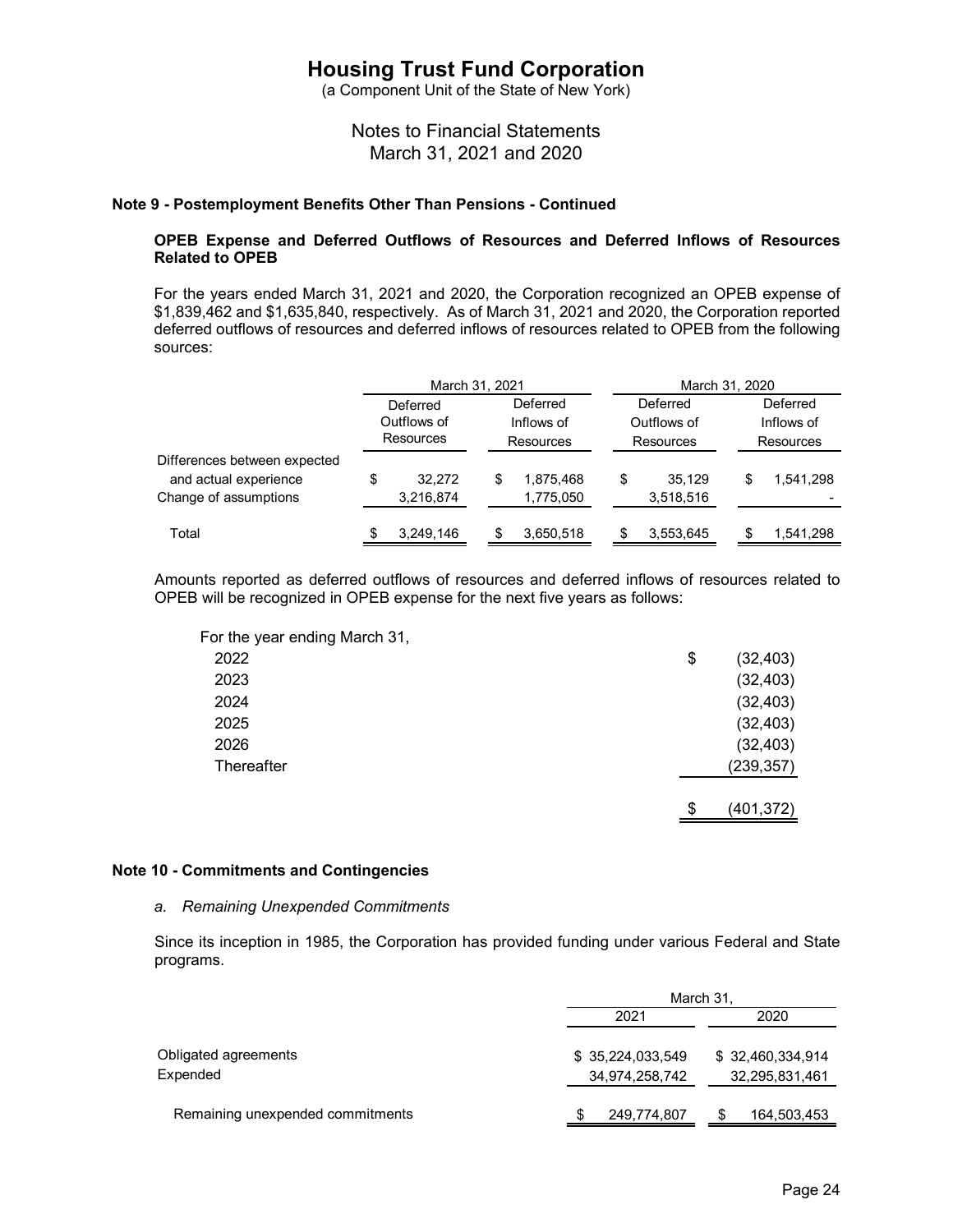(a Component Unit of the State of New York)

Notes to Financial Statements March 31, 2021 and 2020

### **Note 10 - Commitments and Contingencies - Continued**

### *b. Disaster Recovery Buyout and Acquisition Program*

The Corporation's administration of Buyout and Acquisition properties will require additional costs, including demolition and removal of existing structures, site remediation, infrastructure improvements, general property maintenance, and costs associated with disposition. The Corporation has not estimated the future costs that will be incurred associated with Buyout and Acquisition properties; however, the Corporation believes these costs will be reimbursed by the Federal government under the Disaster Recovery program.

### *c. Litigation*

Like most large organizations, the Corporation is periodically involved in litigation as part of the normal course of operations. Provision in the financial statements is made when litigation and claims are determined to be probable and estimable. No provision is made for early stage litigation, for which counsel and management cannot express opinions on the probable outcome.

#### *d. Federal and State Grants*

In the normal course of operations, the Corporation receives significant grant funds from various federal and state agencies. The grant programs are subject to audit by agents of the granting Corporation or the Office of the New York State Comptroller, the purpose of which is to ensure compliance with conditions precedent to the granting of funds. Substantially all Federal grants are subject to either the Federal Single Audit Act or to financial and compliance audits by the grantor agencies of the Federal government, or their designee.

Since 2015, the U.S. Department of Housing and Urban Development's Office of Inspector General (HUD IG) has issued seven audit reports. The HUD IG has deemed approximately \$752 million in expenses as unsupported and subject to future follow-up. Management of the Corporation has responded to these audit reports and in many cases disagreed with the findings.

Management of the Corporation believes it is possible that HUD will enforce repayments on disallowed costs; however, that amount is currently not estimable.

As a result of the audits, HUD required the Corporation to begin a Recapture Program, in which amounts disbursed to beneficiaries are requested back due to duplication of benefits or ineligible use of benefits. The Corporation has requested approximately \$73.52 million in costs due back from beneficiaries. Of the requests that have been sent, the Corporation has signed repayment agreements which amount to approximately \$14.53 in potential collections, of which \$5.53M has been received from beneficiaries. The remaining amounts to be collected under the Recapture program have not been recorded as a receivable as management has determined the likelihood of collection to be low.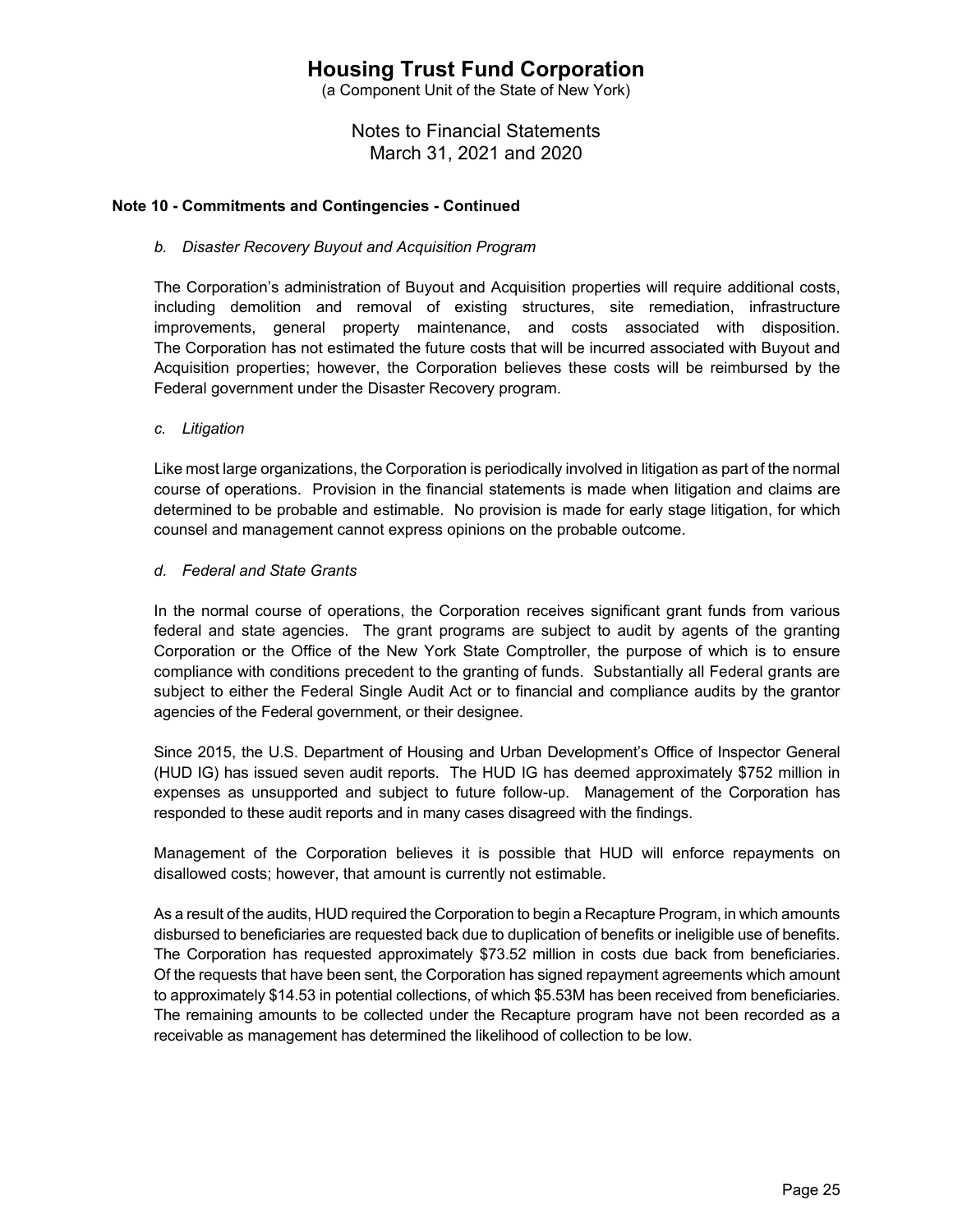(a Component Unit of the State of New York)

Notes to Financial Statements March 31, 2021 and 2020

### **Note 11 - Transactions with DHCR**

The Corporation generally reimburses the New York State Division of Housing and Community Renewal (DHCR) for administrative expenses (principally payroll) incurred in the various Federal and State programs to the extent permitted by the Division of the Budget of New York State. The Corporation's total liability to DHCR for administrative expenses at March 31, 2021 and 2020, was \$14,495,009 and \$13,075,963, respectively, and is included within Due to Other Governments on the accompanying statements of net position.

### **Note 12 - Project Based Contract Administration Program**

The administration of the Project Based Contract Administration Program contract is currently in a request for proposal stage. The Corporation has received notification from HUD that its current contract will be extended through January 2022, during which time the request for proposal will be prepared. This program is the primary source of revenue for the Corporation.

## **Note 13 - Accounting Standard Issued But Not Yet Implemented**

GASB Statement No. 92, *Omnibus 2020*. This statement addressed a variety of topics including leases, intra-entity transfers, fiduciary activities, public entity risks pools/reinsurance recoveries, fair value measurements, and derivative instrument terminology. Guidance related to leases, reinsurance recoveries and derivative instrument terminology was effective upon the standards issuance in January 2020. The remaining components of this standard, as delayed by GASB 95, are effective for periods beginning after June 15, 2021.

GASB Statement No. 93, *Replacement of Interbank Offered Rates*. This statement addresses governments that have entered into agreements in which variable payments made or received depend on an interbank offered rate (IBOR) – most notably, the London Interbank Offered Rate (LIBOR). As a result of global reference rate reform, LIBOR is expected to cease to exist in its current form at the end of 2021, prompting governments to amend or replace financial instruments for the purpose of replacing LIBOR with other reference rates, by either changing the reference rate or adding or changing fallbacks provisions to the reference rate. The objective of this statement is to address accounting and financial reporting implications that result from the replacement of IBOR, such as providing exceptions for certain hedging derivative instruments to the hedge accounting termination provisions when an IBOR is replaced as the reference rate of the hedging derivative instrument's variable payment, clarifying the hedge accounting termination provisions when a hedged item is amended to replace the reference rate, removing LIBOR as an appropriate benchmark interest rate for the qualitative evaluation of the effectiveness of an interest rate swap, and clarifying the definition of reference rate. The removal of the London IBOR as an appropriate benchmark interest rate is effective for reporting periods beginning after December 31, 2021. The requirements to lease modifications, as delayed by GASB 95, are effective for reporting periods beginning after June 15, 2021. All other requirements of this statement are effective for reporting periods beginning after June 15, 2020.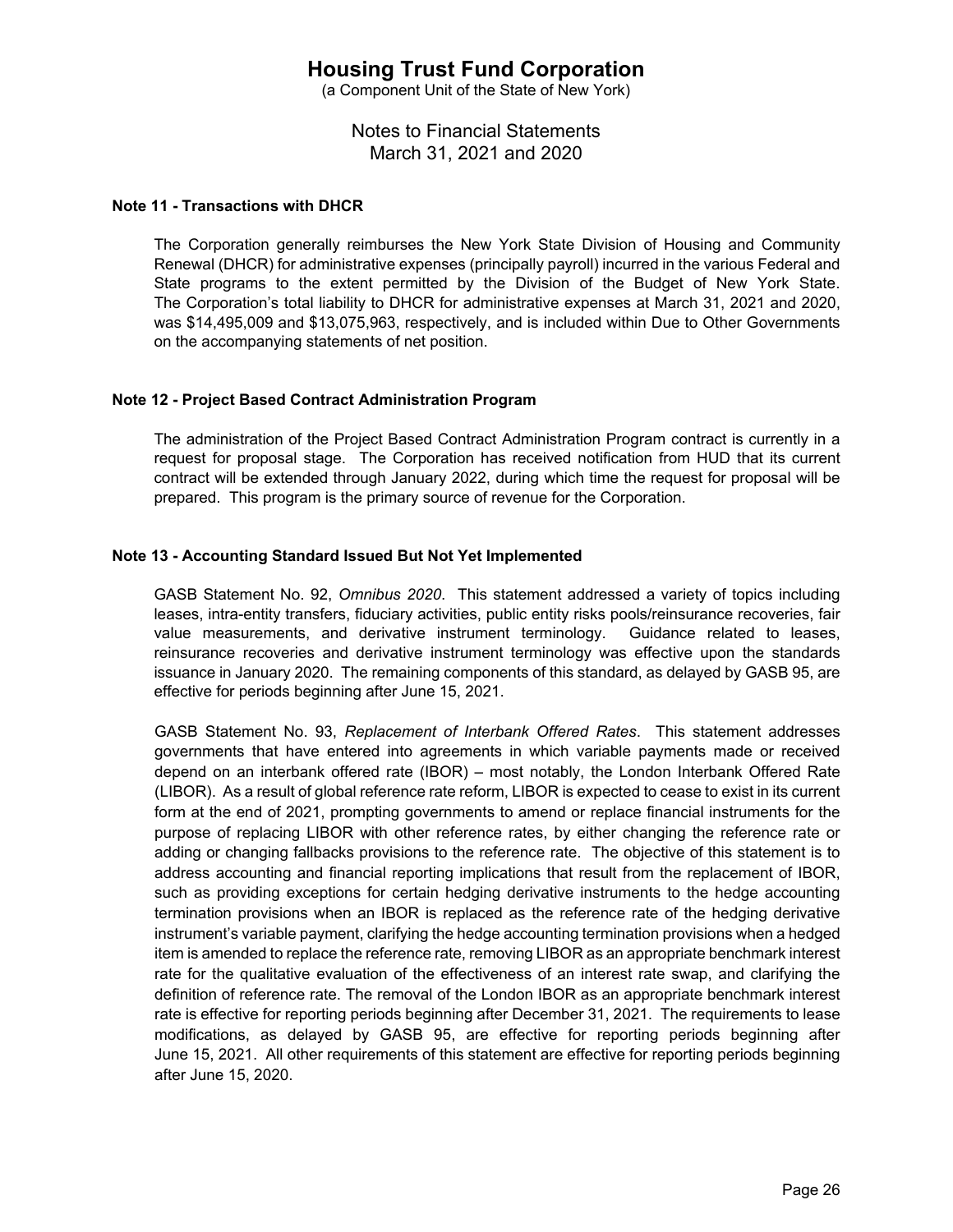(a Component Unit of the State of New York)

Notes to Financial Statements March 31, 2021 and 2020

## **Note 13 - Accounting Standard Issued But Not Yet Implemented - Continued**

GASB Statement No. 94, *Public-Private and Public-Public Partnerships and Availability Payment Arrangements*. The primary objective of this statement is to improve financial reporting by addressing issues related to public-private and public-public partnership arrangements (PPPs). As used in this statement, a PPP is an arrangement in which a government (the transferor) contracts with an operator (a government or nongovernment entity) to provide public services by conveying control of the right to operate or use a nonfinancial asset, such as infrastructure or other capital assets (the underlying PPP asset), for a period of timing in an exchange or exchange-like transaction. Some PPP's meet the definition of a service concession arrangement (SCA), which GASB defines in this statement as a PPP in which: (1) the operator collects and is compensated by fees from third parties; (2) the transferor determines or has the ability to modify or approve which services the operator to require to provide, to whom the operator is required to provide the services, and the prices or rates that can be charged for the services; and (3) the transferor is entitled to significant residual interest in the service utility of the underlying PPP asset at the end of the arrangement. This statement also provides guidance for accounting and financial reporting for availability payment arrangements (APAs). As defined in this statement, an APA is an arrangement in which a government compensates an operator for services that may include designing, constructing, financing, maintaining, or operating an underlying nonfinancial asset for a period of time in an exchange or exchange-like transaction. The requirements of this statement are effective for fiscal years beginning after June 5, 2022.

GASB Statement No. 96, *Subscription-Based Information Technology Arrangements*. This statement provides guidance on the accounting and financial reporting of subscription-based information technology arrangements (SBITA) including the definition of a SBITA, establishment of a right-to-use subscription asset and related liability, providing capitalization criteria, and requiring note disclosures. The requirements of this statement are effective for reporting periods beginning after June 15, 2022.

GASB Statement No. 97, *Certain Component Unit Criteria, and Accounting and Financial Reporting for Internal Revenue Code Section 457 Deferred Compensation Plans, and amendment of GASB Statements No 14 and No. 84, and a supersession of GASB Statement No. 32*. This statement has three objectives: (1) to increase consistency and comparability related to the reporting of fiduciary component units in circumstances in which a potential component unit does not have a governing board and the primary government performs the duties that a governing board would typically perform; (2) to mitigate costs associated with the reporting of certain defined contribution pension plans, defined contribution other postemployment benefit plans (OPEB), and employee benefit plans other than pension plans or OPEB plans as fiduciary component units in fiduciary fund financial statements; and (3) to enhance the relevance, consistency, and comparability of the accounting and financial reporting for the Internal Revenue Code Section 457 deferred compensation plans that meet the definition of a pension plan and for benefits provided through those plans. Certain requirements of this statement are effective immediately, and certain requirements are effective for reporting periods beginning after June 15, 2021.

Management has not estimated the extent of the potential impact of this statement on the Corporation's financial statements.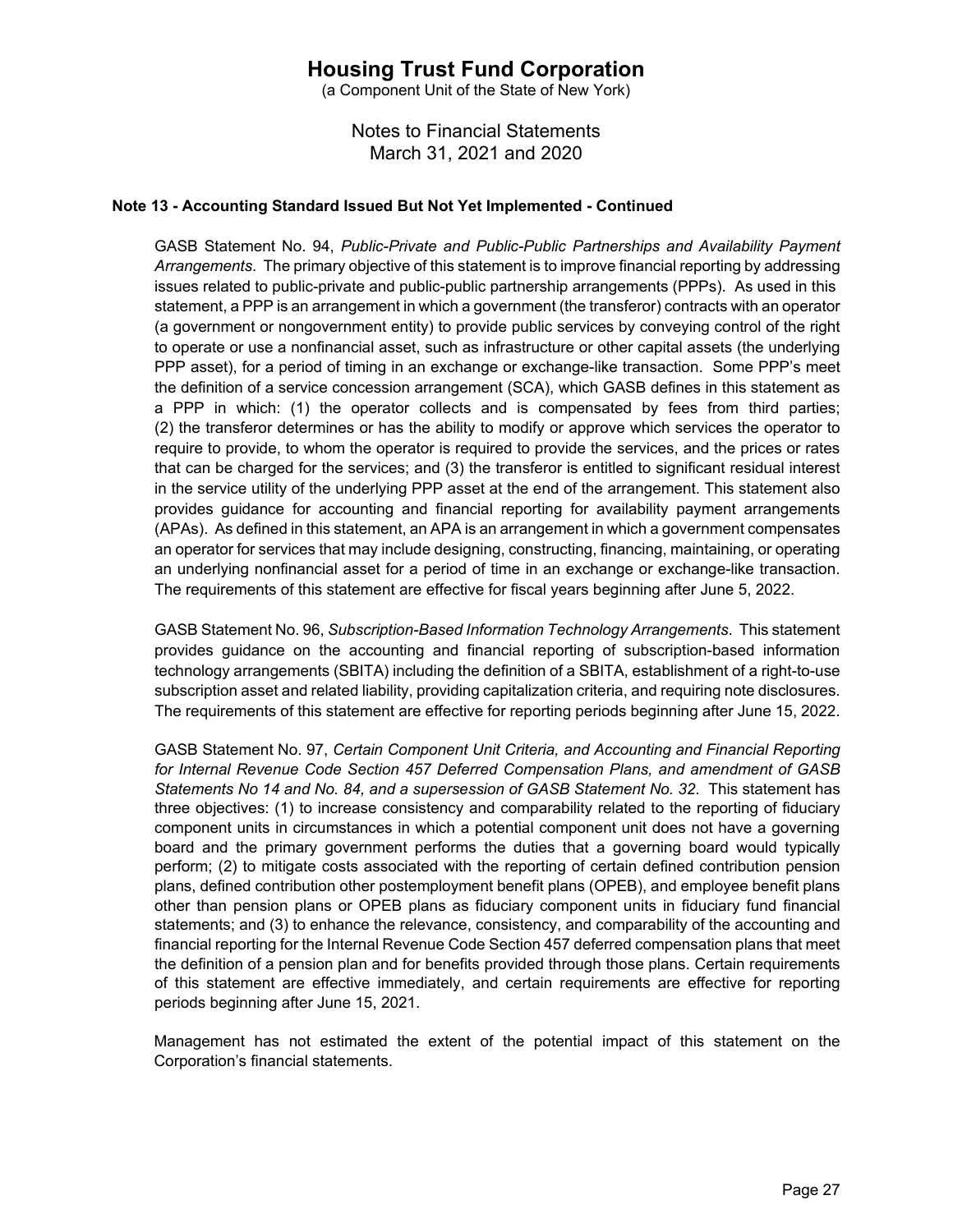(a Component Unit of the State of New York)

# Required Supplementary Information Schedule of Other Post-Employment Benefits Liability

|                                                                     | March 31, |             |    |            |    |             |      |            |  |            |  |
|---------------------------------------------------------------------|-----------|-------------|----|------------|----|-------------|------|------------|--|------------|--|
|                                                                     |           | 2021        |    | 2020       |    | 2019        | 2018 |            |  | 2017       |  |
| <b>Total OPEB Liability</b>                                         |           |             |    |            |    |             |      |            |  |            |  |
| Service cost                                                        | \$        | 1,715,266   | \$ | 1,297,029  | \$ | 1,259,251   | \$   | 1,196,150  |  | 1,161,311  |  |
| Interest                                                            |           | 323,454     |    | 324,987    |    | 275,938     |      | 287,590    |  | 170,985    |  |
| Difference between expected and actual experiences                  |           | (512, 585)  |    | 37,986     |    | (1,814,096) |      |            |  |            |  |
| Changes in assumptions                                              |           | (1,933,537) |    | 1,622,255  |    | 2,123,540   |      | 274,032    |  |            |  |
| Benefit payments                                                    |           | (144, 244)  |    | (120, 191) |    | (90, 958)   |      | (92, 574)  |  | (37, 481)  |  |
| Implicit subsidy fulfilled                                          |           | (22, 611)   |    | (34,085)   |    | (32, 308)   |      | (17,158)   |  |            |  |
| Net change in total OPEB liability                                  |           | (574, 257)  |    | 3,127,981  |    | 1,721,367   |      | 1,648,040  |  | 1,294,815  |  |
| Total OPEB liability, beginning                                     |           | 11,410,634  |    | 8,282,653  |    | 6,561,286   |      | 4,913,246  |  | 3,618,431  |  |
| Total OPEB liability, ending                                        |           | 10,836,377  | S. | 11,410,634 | S  | 8,282,653   | \$   | 6,561,286  |  | 4,913,246  |  |
| Covered, employee payroll                                           |           | 14,562,848  |    | 14,615,780 |    | 14,080,713  |      | 15,921,187 |  | 15,457,463 |  |
| Total OPEB liability as a percentage of covered<br>employee payroll |           | 74.41%      |    | 78.07%     |    | 58.82%      |      | 41.21%     |  | 31.79%     |  |

*Schedule is intended to show information for ten years. Additional years will be displayed as they become available.*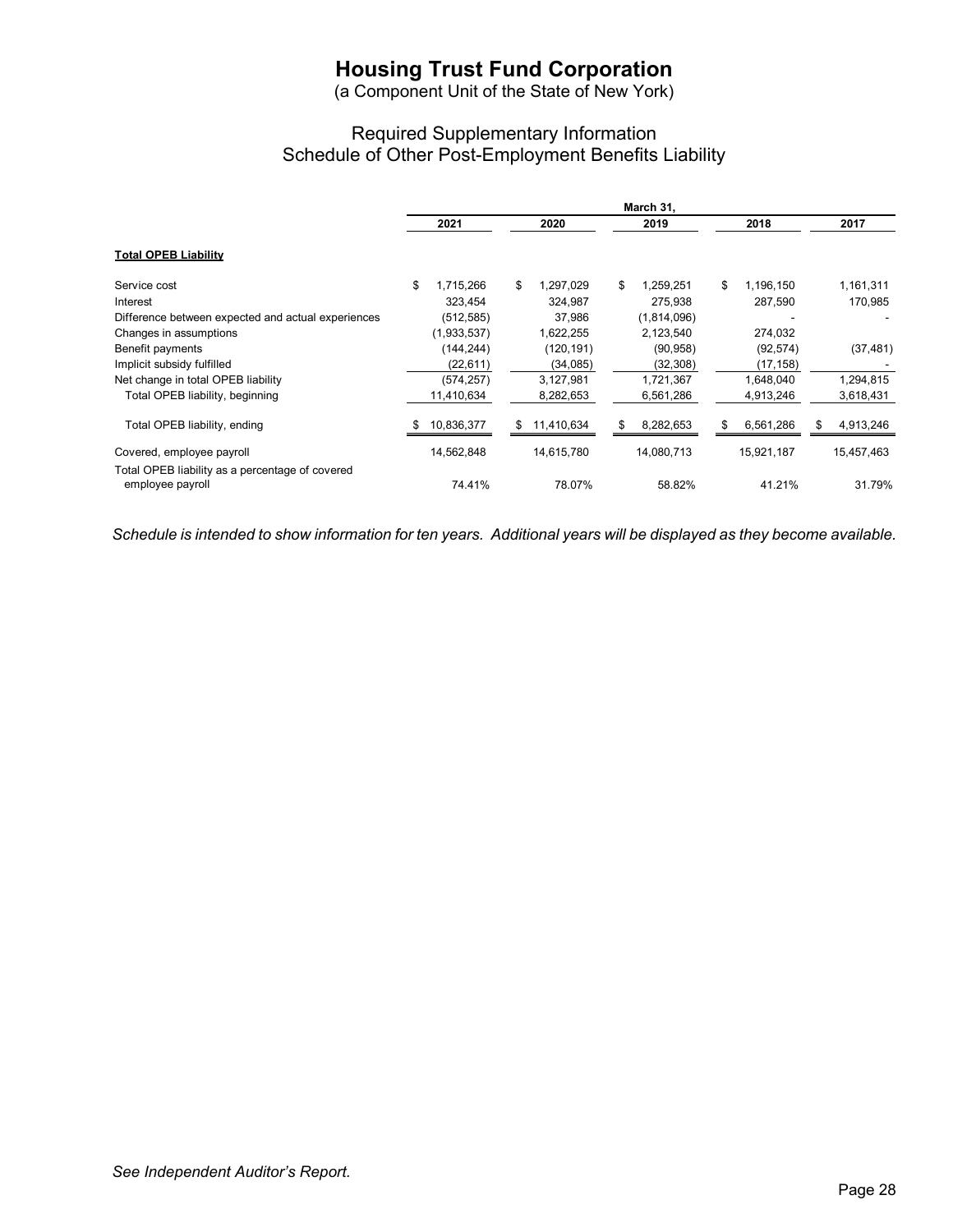(a Component Unit of the State of New York)

## Required Supplementary Information - Schedule of Pension Contributions

|                                                                         | March 31,   |                          |             |             |             |             |             |               |               |               |  |  |
|-------------------------------------------------------------------------|-------------|--------------------------|-------------|-------------|-------------|-------------|-------------|---------------|---------------|---------------|--|--|
|                                                                         | 2021        | 2020                     | 2019        | 2018        | 2017        | 2016        | 2015        | 2014          | 2013          | 2012          |  |  |
| Contractually required contribution                                     | \$1,470,633 | \$1.538.449              | \$1.728.067 | \$1,596,862 | \$1,645,019 | \$1,740,780 | \$1.444.987 | 677.026<br>S. | 683,989<br>£. | 449,129<br>\$ |  |  |
| Contributions in relation to the contractually<br>required contribution | 1,470,633   | 1,538,449                | 1,728,067   | 1,596,862   | 1,645,019   | 1,740,780   | 1,444,987   | 677,026       | 683,989       | 449,129       |  |  |
| Contribution deficiency (excess)                                        |             | $\overline{\phantom{0}}$ |             |             |             |             |             |               |               |               |  |  |
| Corporation's covered-employee payroll                                  | 14,562,848  | 14,615,780               | 14,080,713  | 15,921,187  | 15,457,463  | 8,946,583   | 6,395,198   | 3,444,888     | 3,626,507     | 2,193,703     |  |  |
| Contribution as a percentage of covered -<br>employee payroll           | 10.10%      | 10.53%                   | 12.27%      | 10.03%      | 10.64%      | 19.46%      | 22.59%      | 19.65%        | 18.86%        | 20.47%        |  |  |